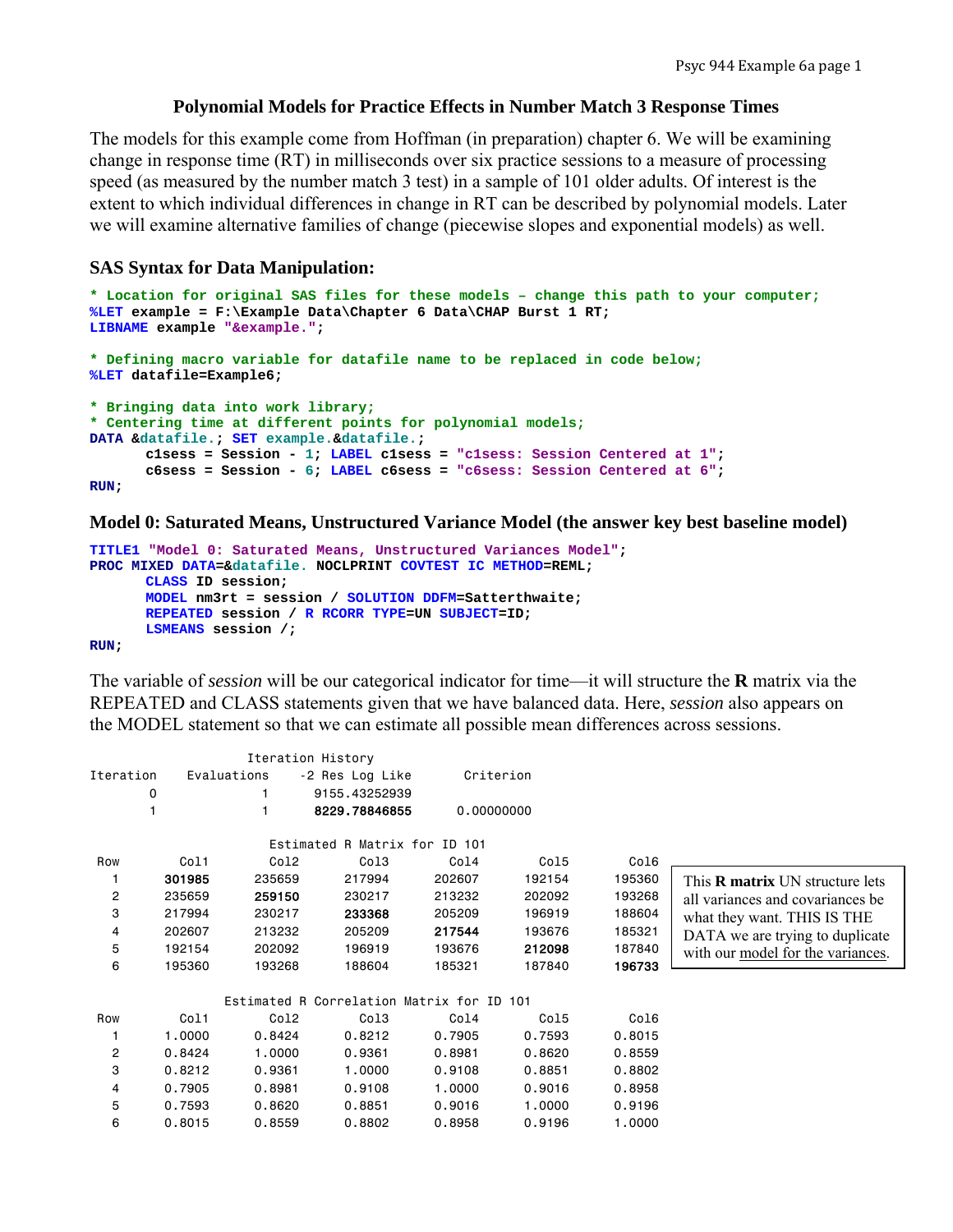|                          | Fit Statistics                |           |                      |                            |         |                                   |            |                                |  |  |  |
|--------------------------|-------------------------------|-----------|----------------------|----------------------------|---------|-----------------------------------|------------|--------------------------------|--|--|--|
| -2 Res Log Likelihood    |                               |           | 8229.8               |                            |         | In REML, only parameters in       |            |                                |  |  |  |
| AIC (smaller is better)  |                               |           | 8271.8               |                            |         | the model for the variance count. |            |                                |  |  |  |
| AICC (smaller is better) |                               |           | 8273.4               |                            |         | Model comparisons in REML         |            |                                |  |  |  |
| BIC (smaller is better)  |                               |           | 8326.7               |                            |         | must have the same fixed effects  |            |                                |  |  |  |
|                          |                               |           |                      |                            |         | in the model for the means.       |            |                                |  |  |  |
|                          |                               |           | Information Criteria |                            |         |                                   |            |                                |  |  |  |
| Neg2LogLike              | Parms                         |           | AIC                  | <b>AICC</b><br>HQIC        |         | <b>BIC</b>                        | CAIC       |                                |  |  |  |
| 8229.8                   | 21                            | 8271.8    | 8273.4               | 8294.0                     |         | 8326.7                            | 8347.7     |                                |  |  |  |
|                          |                               |           |                      |                            |         |                                   |            |                                |  |  |  |
|                          |                               |           |                      | Solution for Fixed Effects |         |                                   |            |                                |  |  |  |
|                          | Session                       |           |                      | Standard                   |         |                                   |            |                                |  |  |  |
| Effect                   | $(1-6)$                       |           | Estimate             | Error                      | DF      | t Value                           | Pr >  t    | What do the effects of         |  |  |  |
| Intercept                |                               |           | 1672.14              | 44.1345                    | 100     | 37.89                             | < 0.001    | sessions 1-5 tell us?          |  |  |  |
| Session                  |                               | 1.        | 289.76               | 32.7000                    | 100     | 8.86                              | < .0001    |                                |  |  |  |
| Session                  |                               | 2         | 143.04               | 26.2031                    | 100     | 5.46                              | < .0001    |                                |  |  |  |
| Session                  |                               | 3         | 77,8986              | 22,8842                    | 100     | 3.40                              | 0.0010     |                                |  |  |  |
| Session                  |                               | 4         | 45.6604              | 20,7853                    | 100     | 2.20                              | 0.0303     |                                |  |  |  |
| Session                  |                               | 5         | 35.0397              | 18.1168                    | 100     | 1.93                              | 0.0559     |                                |  |  |  |
| Session                  |                               | 6         | 0                    |                            |         |                                   |            |                                |  |  |  |
|                          |                               |           |                      |                            |         |                                   |            |                                |  |  |  |
|                          | Type 3 Tests of Fixed Effects |           |                      |                            |         | What does this F-test tell us?    |            |                                |  |  |  |
|                          | Num                           | Den       |                      |                            |         |                                   |            |                                |  |  |  |
| Effect                   | DF                            | <b>DF</b> | F Value              | $Pr$ > $F$                 |         |                                   |            |                                |  |  |  |
| Session                  | 5                             | 100       | 16.72                | < .0001                    |         |                                   |            |                                |  |  |  |
|                          |                               |           |                      |                            |         |                                   |            |                                |  |  |  |
|                          |                               |           | Least Squares Means  |                            |         |                                   |            |                                |  |  |  |
|                          | Session                       |           | Standard             |                            |         |                                   |            |                                |  |  |  |
| Effect                   | $(1-6)$                       | Estimate  | Error                | DF                         | t Value | Pr >  t                           |            | The saturated means model      |  |  |  |
| Session                  | 1                             | 1961.89   | 54.6805              | 100                        | 35.88   | < 0.001                           |            | lets all session means be what |  |  |  |
| Session                  | 2                             | 1815.17   | 50.6541              | 100                        | 35.83   | < .0001                           |            | they want. THIS IS THE         |  |  |  |
| Session                  | 3                             | 1750.03   | 48,0684              | 100                        | 36.41   | < .0001                           |            | DATA we are trying to          |  |  |  |
| Session                  | 4                             | 1717.80   | 46.4101              | 100                        | 37.01   | < .0001                           |            | duplicate with our model for   |  |  |  |
| Session                  | 5                             | 1707.18   | 45.8255              | 100                        | 37.25   | < .0001                           | the means. |                                |  |  |  |
| Session                  | 6                             | 1672.14   | 44.1345              | 100                        | 37.89   | < .0001                           |            |                                |  |  |  |

# **Model 1b: Empty Means, Random Intercept Model (the worst baseline model)**

| <b>TITLE1</b> |                                          |       | "Model 1b: Empty Means, Random Intercept Model";                              |            |                                                                                                     |       |                                   |
|---------------|------------------------------------------|-------|-------------------------------------------------------------------------------|------------|-----------------------------------------------------------------------------------------------------|-------|-----------------------------------|
|               |                                          |       | PROC MIXED DATA=&datafile. NOCLPRINT COVTEST IC METHOD=REML;                  |            |                                                                                                     |       |                                   |
|               | CLASS ID session;<br>RANDOM INTERCEPT /  |       | MODEL nm3rt = / SOLUTION DDFM=Satterthwaite;<br>G V VCORR TYPE=UN SUBJECT=ID; |            | [Level 1: $y_{ti} = \beta_{0i} + e_{ti}$<br>Level 2: Intercept: $\beta_{0i} = \gamma_{00} + U_{0i}$ |       |                                   |
|               | REPEATED session / R TYPE=VC SUBJECT=ID; |       |                                                                               |            |                                                                                                     |       |                                   |
| RUN:          |                                          |       |                                                                               |            |                                                                                                     |       |                                   |
|               |                                          |       | Iteration History                                                             |            |                                                                                                     |       |                                   |
| Iteration     | Evaluations                              |       | -2 Res Log Like                                                               | Criterion  |                                                                                                     |       |                                   |
| 0             |                                          |       | 9228.60509392                                                                 |            |                                                                                                     |       |                                   |
|               |                                          |       | 8536.86086232                                                                 | 0,00000000 |                                                                                                     |       |                                   |
|               |                                          |       | Estimated R Matrix for ID 101                                                 |            |                                                                                                     |       |                                   |
| Row           | Col1                                     | Co12  | Col <sub>3</sub>                                                              | Col4       | Col5                                                                                                | Col6  | This <b>R</b> matrix VC structure |
|               | 44900                                    |       |                                                                               |            |                                                                                                     |       |                                   |
| 2             |                                          | 44900 |                                                                               |            |                                                                                                     |       | (equal variance over time, no     |
| 3             |                                          |       | 44900                                                                         |            |                                                                                                     |       | covariance of any kind) will      |
| 4             |                                          |       |                                                                               | 44900      |                                                                                                     |       | be used repeatedly as we add      |
| 5             |                                          |       |                                                                               |            | 44900                                                                                               |       | fixed and random effects of       |
| 6             |                                          |       |                                                                               |            |                                                                                                     | 44900 | time to the model.                |

**\_\_\_\_\_\_\_\_\_\_\_\_\_\_\_\_\_\_\_\_\_\_\_\_\_\_\_\_\_\_\_\_\_\_\_\_\_\_\_\_\_\_\_\_\_\_\_\_\_\_\_\_\_\_\_\_\_\_\_\_\_\_\_\_\_\_\_\_\_\_\_\_\_\_\_\_\_\_\_\_\_\_**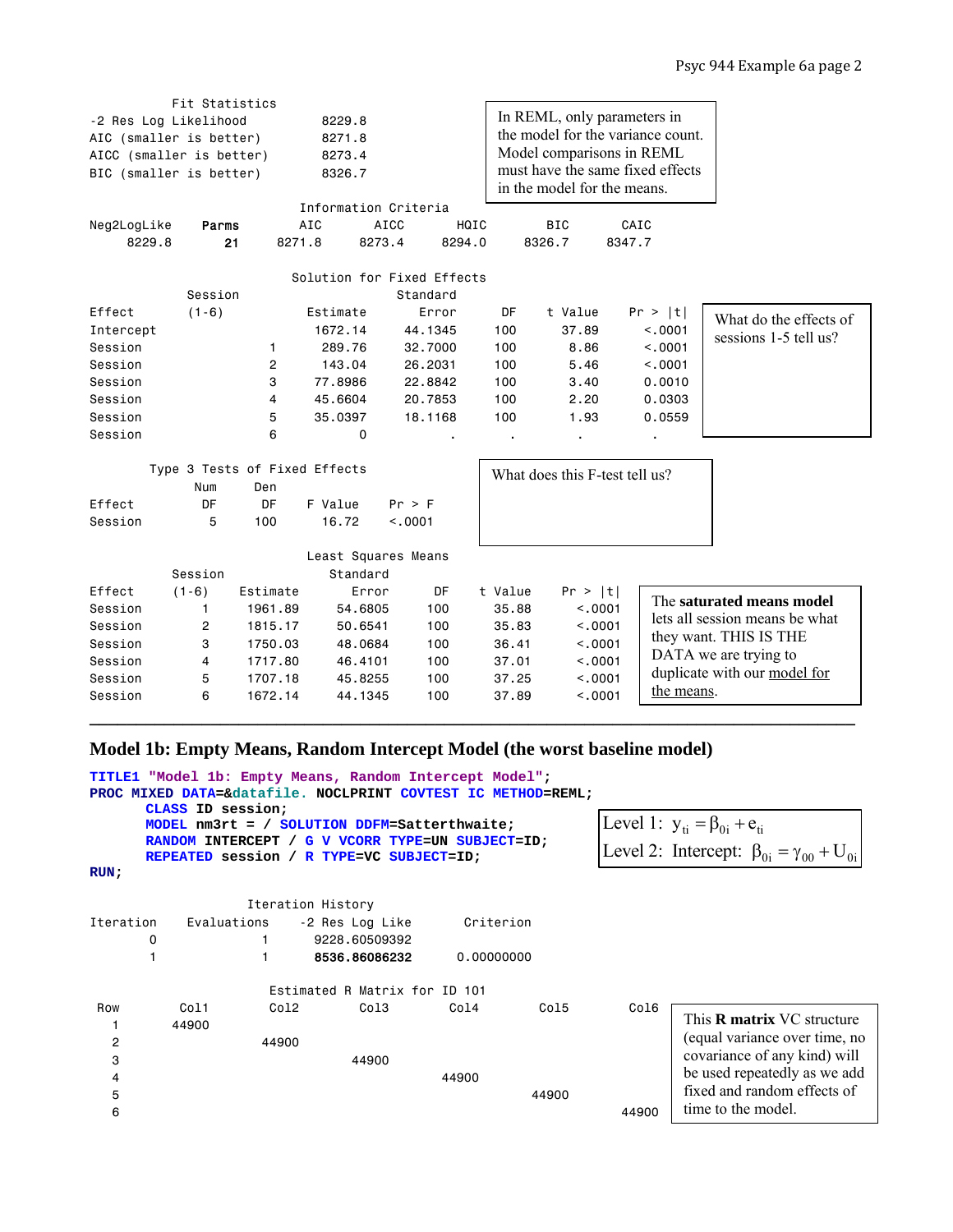|             |                          | Estimated G Matrix                        |                                     |                                          |            |        |                                                  |
|-------------|--------------------------|-------------------------------------------|-------------------------------------|------------------------------------------|------------|--------|--------------------------------------------------|
| Row         | Effect                   | Person ID                                 | Col1                                |                                          |            |        |                                                  |
| 1           | Intercept                | 101                                       | 200883                              |                                          |            |        |                                                  |
|             |                          |                                           |                                     |                                          |            |        |                                                  |
|             |                          |                                           | Estimated V Matrix for ID 101       |                                          |            |        |                                                  |
| Row         | Col1                     | Co12                                      | Col <sub>3</sub>                    | Col4                                     | Co15       | Co16   | This random intercept                            |
| 1           | 245783                   | 200883                                    | 200883                              | 200883                                   | 200883     | 200883 | model predicts a                                 |
| 2           | 200883                   | 245783                                    | 200883                              | 200883                                   | 200883     | 200883 | compound symmetry                                |
| 3           | 200883                   | 200883                                    | 245783                              | 200883                                   | 200883     | 200883 | pattern for the V matrix                         |
| 4           | 200883                   | 200883                                    | 200883                              | 245783                                   | 200883     | 200883 |                                                  |
| 5           | 200883                   | 200883                                    | 200883                              | 200883                                   | 245783     | 200883 | (equal variance, equal<br>covariance over time). |
| 6           | 200883                   | 200883                                    | 200883                              | 200883                                   | 200883     | 245783 |                                                  |
|             |                          | Estimated V Correlation Matrix for ID 101 |                                     |                                          |            |        |                                                  |
| Row         | Col1                     | Co12                                      | Col <sub>3</sub>                    | Col4                                     | Co15       | Co16   |                                                  |
| 1           | 1.0000                   | 0.8173                                    | 0.8173                              | 0.8173                                   | 0.8173     | 0.8173 | This translates into equal                       |
| 2           | 0.8173                   | 1,0000                                    | 0.8173                              | 0.8173                                   | 0.8173     | 0.8173 | correlation over time                            |
| 3           | 0.8173                   | 0.8173                                    | 1.0000                              | 0.8173                                   | 0.8173     | 0.8173 |                                                  |
| 4           | 0.8173                   | 0.8173                                    | 0.8173                              | 1.0000                                   | 0.8173     | 0.8173 | This correlation gets a                          |
| 5           | 0.8173                   | 0.8173                                    | 0.8173                              | 0.8173                                   | 1.0000     | 0.8173 | special name of?                                 |
| 6           | 0.8173                   | 0.8173                                    | 0.8173                              | 0.8173                                   | 0.8173     | 1.0000 |                                                  |
|             |                          |                                           |                                     |                                          |            |        |                                                  |
|             |                          | Covariance Parameter Estimates            |                                     |                                          |            |        |                                                  |
|             |                          |                                           | Standard                            | Ζ                                        |            |        |                                                  |
| Cov Parm    | Subject                  | Estimate                                  | Error                               | Value                                    | Pr > Z     |        |                                                  |
| UN(1,1)     | ID                       | 200883                                    | 29471                               | 6.82                                     | < .0001    |        |                                                  |
| Session     | ID                       | 44900                                     | 2825.63                             | 15.89                                    | < .0001    |        |                                                  |
|             | Fit Statistics           |                                           |                                     |                                          |            |        |                                                  |
|             | -2 Res Log Likelihood    |                                           | 8536.9                              |                                          |            |        |                                                  |
|             | AIC (smaller is better)  |                                           | 8540.9                              |                                          |            |        |                                                  |
|             | AICC (smaller is better) |                                           | 8540.9                              |                                          |            |        |                                                  |
|             | BIC (smaller is better)  |                                           | 8546.1                              |                                          |            |        |                                                  |
|             |                          | Null Model Likelihood Ratio Test          |                                     | This is the test of whether we need the  |            |        |                                                  |
| DF          | Chi-Square               | Pr > Chisq                                |                                     | random intercept variance, and thus      |            |        |                                                  |
| 1           | 691.74                   |                                           | < .0001                             |                                          |            |        |                                                  |
|             |                          |                                           |                                     | whether the ICC is significantly $> 0$ . |            |        |                                                  |
|             |                          |                                           |                                     |                                          |            |        |                                                  |
| Neg2LogLike | Parms                    | AIC                                       | Information Criteria<br><b>AICC</b> | HQIC                                     | <b>BIC</b> | CAIC   |                                                  |
| 8536.9      |                          | 2<br>8540.9                               | 8540.9                              | 8543.0                                   | 8546.1     | 8548.1 |                                                  |
|             |                          |                                           |                                     |                                          |            |        |                                                  |
|             |                          |                                           |                                     |                                          |            |        |                                                  |
|             |                          | Solution for Fixed Effects                |                                     |                                          |            |        | The empty means part of this model               |

|           |          | Standard |      |         |         |
|-----------|----------|----------|------|---------|---------|
| Effect    | Estimate | Error    | DE.  | t Value | Pr >  t |
| Intercept | 1770.70  | 45.4206  | 100. | 38.98   | < .0001 |

predicts no change on average (RT across six sessions is constant at 1770).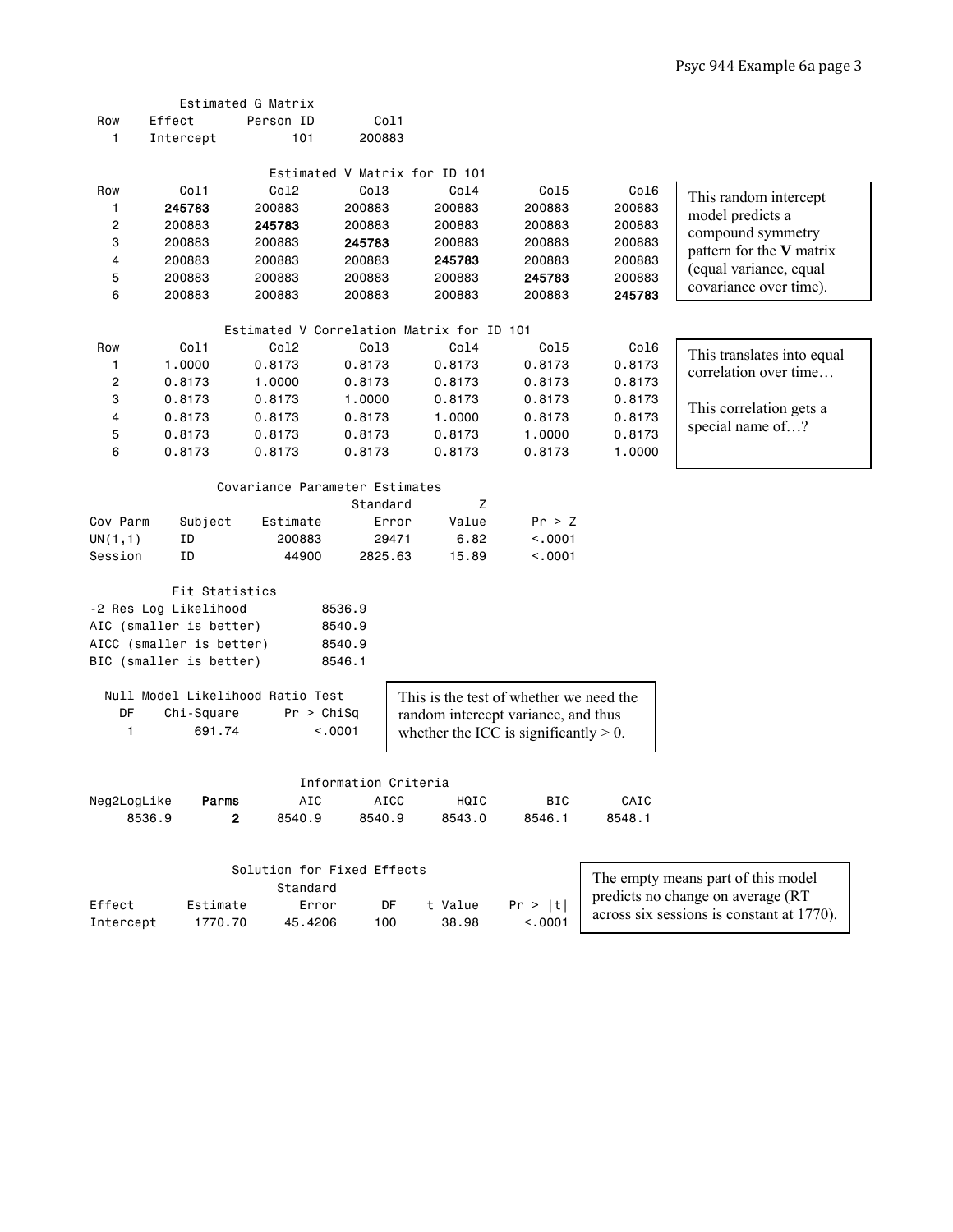#### **Model 2a: Fixed Linear Time, Random Intercept Model**

```
TITLE1 "Model 2a: Fixed Linear, Random Intercept Model";
PROC MIXED DATA=&datafile. NOCLPRINT COVTEST IC METHOD=REML; 
  CLASS ID session; 
  MODEL nm3rt = c1sess / SOLUTION DDFM=Satterthwaite; 
  RANDOM INTERCEPT / G V VCORR TYPE=UN SUBJECT=ID; 
  REPEATED session / R TYPE=VC SUBJECT=ID; 
* Predicting means from model for each session;
  ESTIMATE "Session 1 Predicted Mean" intercept 1 c1sess 0; 
  ESTIMATE "Session 2 Predicted Mean" intercept 1 c1sess 1; 
  ESTIMATE "Session 3 Predicted Mean" intercept 1 c1sess 2; 
  ESTIMATE "Session 4 Predicted Mean" intercept 1 c1sess 3; 
  ESTIMATE "Session 5 Predicted Mean" intercept 1 c1sess 4; 
  ESTIMATE "Session 6 Predicted Mean" intercept 1 c1sess 5; 
RUN; 
                Iteration History 
Iteration Evaluations -2 Res Log Like Criterion 
      0 1 9202.30103061 
      1 1 8414.68804514 0.00000000 
                  Estimated R Matrix for ID 101 
 Row Col1 Col2 Col3 Col4 Col5 Col6 
   1 35662 
   2 35662 
 3 35662 
 4 35662 
5 35662
6 35662
         Estimated G Matrix 
Row Effect Person ID Col1
   1 Intercept 101 202422 
                  Estimated V Matrix for ID 101 
 Row Col1 Col2 Col3 Col4 Col5 Col6 
 1 238084 202422 202422 202422 202422 202422 
 2 202422 238084 202422 202422 202422 202422 
 3 202422 202422 238084 202422 202422 202422 
 4 202422 202422 202422 238084 202422 202422 
 5 202422 202422 202422 202422 238084 202422 
 6 202422 202422 202422 202422 202422 238084 
              Estimated V Correlation Matrix for ID 101 
 Row Col1 Col2 Col3 Col4 Col5 Col6 
 1 1.0000 0.8502 0.8502 0.8502 0.8502 0.8502 
 2 0.8502 1.0000 0.8502 0.8502 0.8502 0.8502 
 3 0.8502 0.8502 1.0000 0.8502 0.8502 0.8502 
 4 0.8502 0.8502 0.8502 1.0000 0.8502 0.8502 
 5 0.8502 0.8502 0.8502 0.8502 1.0000 0.8502 
 6 0.8502 0.8502 0.8502 0.8502 0.8502 1.0000 
             Covariance Parameter Estimates 
                         Standard Z
Cov Parm Subject Estimate Error Value Pr > Z 
UN(1,1) ID 202422 29470 6.87 <.0001 
Session ID 35662 2246.48 15.87 <.0001 
                                                Level 1: y_{ti} = \beta_{0i} + \beta_{1i} (\text{Time}_{ti}) + e_{ti}\beta_{0i} = \gamma_{00} + U_{0i}Linear Time: \beta_{1i} = \gamma_{10}Level 2: Intercept:
                                                         The predicted V matrix still 
                                                         has a compound symmetry 
                                                         pattern because we have not 
                                                         yet added to the model for the 
                                                         variance (still a random 
                                                         intercept variance only in G).
```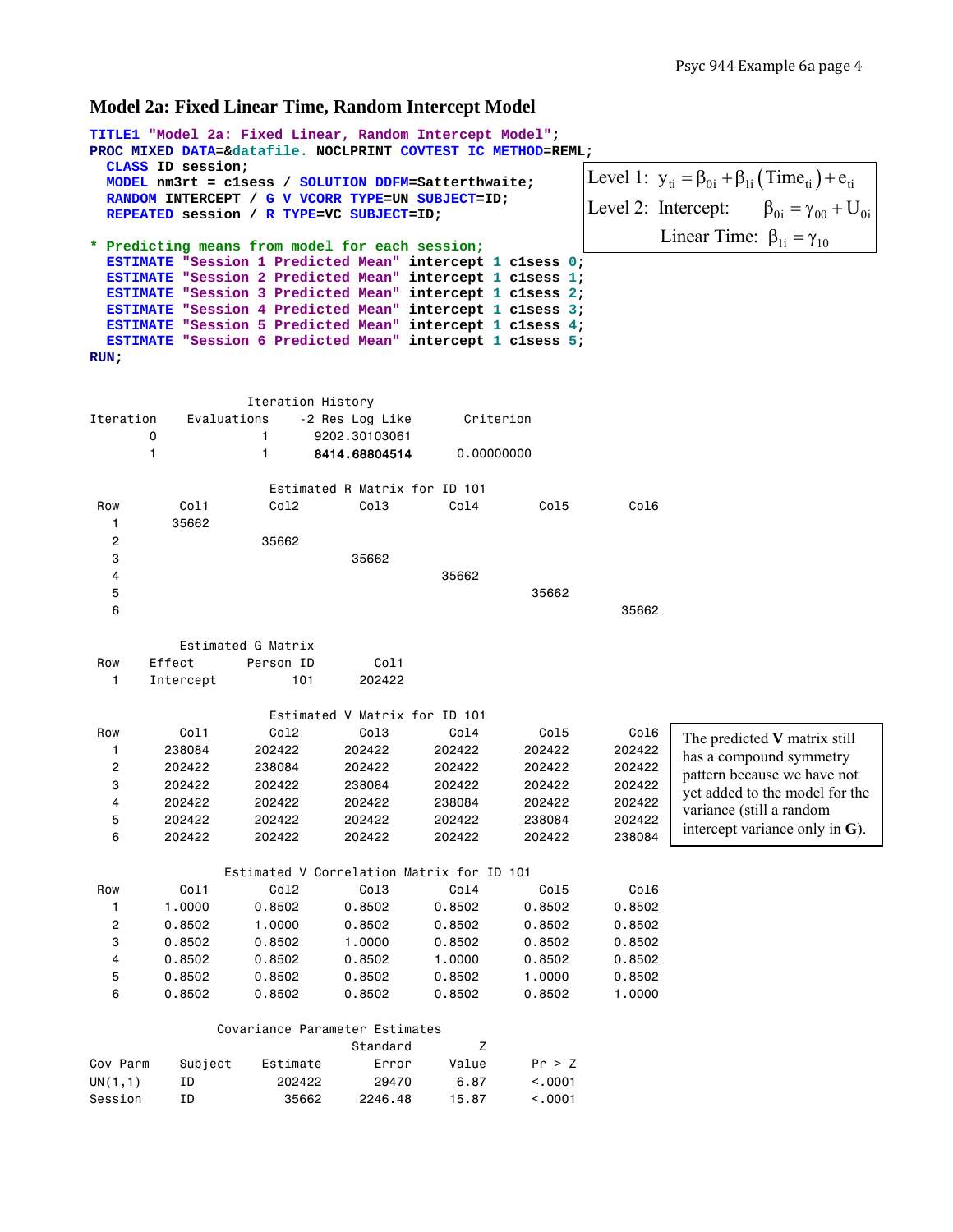|                                  | Fit Statistics |                      |           |                                |     |         |         |  |  |
|----------------------------------|----------------|----------------------|-----------|--------------------------------|-----|---------|---------|--|--|
| -2 Res Log Likelihood            |                | 8414.7               |           | Is the fixed linear time slope |     |         |         |  |  |
| AIC (smaller is better)          |                | 8418.7               |           | significant? How do we know?   |     |         |         |  |  |
| AICC (smaller is better)         |                | 8418.7               |           |                                |     |         |         |  |  |
| BIC (smaller is better)          |                | 8423.9               |           |                                |     |         |         |  |  |
|                                  |                |                      |           |                                |     |         |         |  |  |
| Null Model Likelihood Ratio Test |                |                      |           |                                |     |         |         |  |  |
| DF                               | Chi-Square     | Pr > Chisq           |           |                                |     |         |         |  |  |
| 1                                | 787.61         | < 0.001              |           |                                |     |         |         |  |  |
|                                  |                |                      |           |                                |     |         |         |  |  |
|                                  |                | Information Criteria |           |                                |     |         |         |  |  |
| Neg2LogLike                      | Parms          | AIC                  | AICC      | HQIC                           |     | BIC     | CAIC    |  |  |
| 8414.7                           | $\overline{2}$ | 8418.7               | 8418.7    | 8420.8                         |     | 8423.9  | 8425.9  |  |  |
| Solution for Fixed Effects       |                |                      |           |                                |     |         |         |  |  |
|                                  |                | Standard             |           |                                |     |         |         |  |  |
| Effect                           | Estimate       | Error                | DF        | t Value                        |     | Pr >  t |         |  |  |
| Intercept                        | 1899.63        | 46,7882              | 113       | 40.60                          |     | < 0.001 |         |  |  |
| c1sess                           | $-51.5719$     | 4.4918               | 504       | $-11.48$                       |     | < 0.001 |         |  |  |
|                                  |                |                      |           |                                |     |         |         |  |  |
|                                  |                |                      | Estimates |                                |     |         |         |  |  |
|                                  |                |                      |           | Standard                       |     |         |         |  |  |
| Label                            |                | Estimate             |           | Error                          | DF  | t Value | Pr >  t |  |  |
| Session 1 Predicted Mean         |                | 1899.63              |           | 46,7882                        | 113 | 40.60   | < 0.001 |  |  |
| Session 2 Predicted Mean         |                | 1848,06              |           | 45,9176                        | 104 | 40.25   | < 0.001 |  |  |
| Session 3 Predicted Mean         |                | 1796.49              |           | 45,4761                        | 100 | 39.50   | < 0.001 |  |  |
| Session 4 Predicted Mean         |                | 1744.92              |           | 45.4761                        | 100 | 38.37   | < 0.001 |  |  |
| Session 5 Predicted Mean         |                | 1693.34              |           | 45,9176                        | 104 | 36.88   | < 0.001 |  |  |
| Session 6 Predicted Mean         |                | 1641.77              |           | 46.7882                        | 113 | 35.09   | < 0.001 |  |  |

What kind of change does this model predict?

What kind of individual differences in change does this model predict?

**\_\_\_\_\_\_\_\_\_\_\_\_\_\_\_\_\_\_\_\_\_\_\_\_\_\_\_\_\_\_\_\_\_\_\_\_\_\_\_\_\_\_\_\_\_\_\_\_\_\_\_\_\_\_\_\_\_\_\_\_\_\_\_\_\_\_\_\_\_\_\_\_\_\_\_\_\_\_\_\_\_\_\_\_\_\_\_\_\_\_\_\_\_\_\_\_\_\_\_\_\_\_** 

## **Model 2b: Random Linear Time Model**

Level 1:  $y_{ti} = \beta_{0i} + \beta_{1i} (\text{Time}_{ti}) + e_{ti}$  $\beta_{0i} = \gamma_{00} + U_{0i}$ Linear Time:  $\beta_{1i} = \gamma_{10} + U_{1i}$ Level 2: Intercept:

```
TITLE1 "Model 2b: Random Linear Time Model";
PROC MIXED DATA=&datafile. NOCLPRINT COVTEST IC METHOD=REML; 
   CLASS ID session; 
   MODEL nm3rt = c1sess / SOLUTION DDFM=Satterthwaite; 
   RANDOM INTERCEPT c1sess / G V VCORR TYPE=UN SUBJECT=ID; 
  REPEATED session / R TYPE=VC SUBJECT=ID; 
* Predicting means from model for each session;
   ESTIMATE "Session 1 Predicted Mean" intercept 1 c1sess 0; 
   ESTIMATE "Session 2 Predicted Mean" intercept 1 c1sess 1; 
   ESTIMATE "Session 3 Predicted Mean" intercept 1 c1sess 2; 
   ESTIMATE "Session 4 Predicted Mean" intercept 1 c1sess 3; 
   ESTIMATE "Session 5 Predicted Mean" intercept 1 c1sess 4; 
   ESTIMATE "Session 6 Predicted Mean" intercept 1 c1sess 5; 
RUN;
```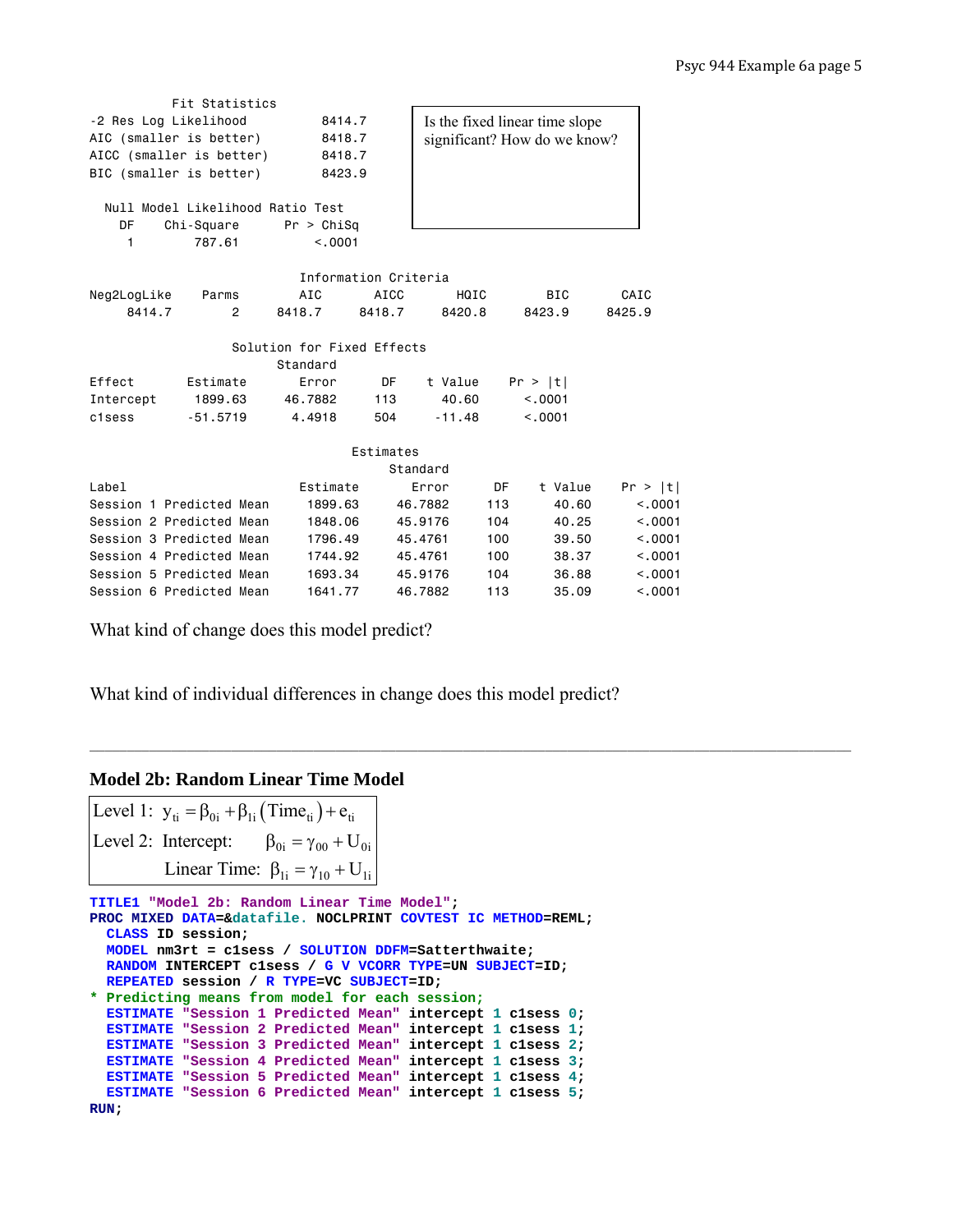| Iteration      | Evaluations<br>0<br>1            | Iteration History<br>1<br>1    | -2 Res Log Like<br>9202.30103061<br>8372.10246085 |                                           | Criterion<br>0.00000000         |        |
|----------------|----------------------------------|--------------------------------|---------------------------------------------------|-------------------------------------------|---------------------------------|--------|
| Row<br>1       | Col1<br>27905                    | Col2                           | Co13                                              | Estimated R Matrix for ID 101<br>Co14     | Col5                            | Col6   |
| $\overline{c}$ |                                  | 27905                          |                                                   |                                           |                                 |        |
| 3              |                                  |                                | 27905                                             |                                           |                                 |        |
| 4              |                                  |                                |                                                   | 27905                                     |                                 |        |
| 5              |                                  |                                |                                                   |                                           | 27905                           |        |
| 6              |                                  |                                |                                                   |                                           |                                 | 27905  |
|                |                                  | Estimated G Matrix             |                                                   |                                           |                                 |        |
| Row            | Effect                           | Person ID                      | Col1                                              | Col2                                      |                                 |        |
| 1              | Intercept                        | 101                            | 253258                                            | $-12701$                                  |                                 |        |
| $\overline{c}$ | c1sess                           | 101                            | $-12701$                                          | 2233.83                                   |                                 |        |
|                |                                  |                                |                                                   |                                           |                                 |        |
|                |                                  |                                |                                                   | Estimated V Matrix for ID 101             |                                 |        |
| Row            | Col1                             | Col2                           | Col3                                              | Col4                                      | Col5                            | Col6   |
| 1              | 281163                           | 240557                         | 227856                                            | 215155                                    | 202455                          | 189754 |
| 2              | 240557                           | 257995                         | 219623                                            | 209156                                    | 198689                          | 188222 |
| 3              | 227856                           | 219623                         | 239295                                            | 203157                                    | 194924                          | 186691 |
| 4              | 215155                           | 209156                         | 203157                                            | 225063                                    | 191158                          | 185159 |
| 5              | 202455                           | 198689                         | 194924                                            | 191158                                    | 215298                          | 183627 |
| 6              | 189754                           | 188222                         | 186691                                            | 185159                                    | 183627                          | 210001 |
|                |                                  |                                |                                                   |                                           |                                 |        |
|                |                                  |                                |                                                   | Estimated V Correlation Matrix for ID 101 |                                 |        |
| Row            | Col1                             | Co12                           | Col3                                              | Col4                                      | Col5                            | Col6   |
| 1              | 1.0000                           | 0.8932                         | 0.8784                                            | 0.8553                                    | 0.8229                          | 0.7809 |
| $\overline{c}$ | 0.8932                           | 1.0000                         | 0.8839                                            | 0.8680                                    | 0.8430                          | 0.8086 |
| 3              | 0.8784                           | 0.8839                         | 1.0000                                            | 0.8754                                    | 0.8588                          | 0.8328 |
| $\overline{4}$ | 0.8553                           | 0.8680                         | 0.8754                                            | 1.0000                                    | 0.8684                          | 0.8517 |
| 5              | 0.8229                           | 0.8430                         | 0.8588                                            | 0.8684                                    | 1.0000                          | 0.8636 |
| 6              | 0.7809                           | 0.8086                         | 0.8328                                            | 0.8517                                    | 0.8636                          | 1.0000 |
|                |                                  | Covariance Parameter Estimates | Standard                                          | z                                         |                                 |        |
| Cov Parm       | Subject                          | Estimate                       | Error                                             | Value                                     | Pr Z                            |        |
| UN(1,1)        | ID                               | 253258                         | 37897                                             | 6.68                                      | < .0001                         |        |
| UN(2,1)        | ID                               | $-12701$                       | 3621.98                                           | $-3.51$                                   | 0.0005                          |        |
| UN(2, 2)       | ΙD                               | 2233.83                        | 552.92                                            | 4.04                                      | < .0001                         |        |
| Session        | ΙD                               | 27905                          | 1963.42                                           | 14.21                                     | < .0001                         |        |
|                |                                  |                                |                                                   |                                           |                                 |        |
|                | Fit Statistics                   |                                |                                                   |                                           | Is the random linear time slope |        |
|                | -2 Res Log Likelihood            |                                | 8372.1                                            |                                           | significant? How do we know?    |        |
|                | AIC (smaller is better)          |                                | 8380.1                                            |                                           |                                 |        |
|                | AICC (smaller is better)         |                                | 8380.2                                            |                                           |                                 |        |
|                | BIC (smaller is better)          |                                | 8390.6                                            |                                           |                                 |        |
|                | Null Model Likelihood Ratio Test |                                |                                                   |                                           |                                 |        |
| DF             | Chi-Square                       |                                | Pr > Chisq                                        |                                           |                                 |        |
| 3              | 830.20                           |                                | < .0001                                           |                                           |                                 |        |
|                |                                  |                                |                                                   |                                           |                                 |        |
|                |                                  |                                | Information Criteria                              |                                           |                                 |        |
| Neg2LogLike    | Parms                            | AIC                            | <b>AICC</b>                                       | HQIC                                      | BIC                             | CAIC   |
|                | 8372.1                           | 8380.1<br>4                    | 8380.2                                            | 8384.3                                    | 8390.6                          | 8394.6 |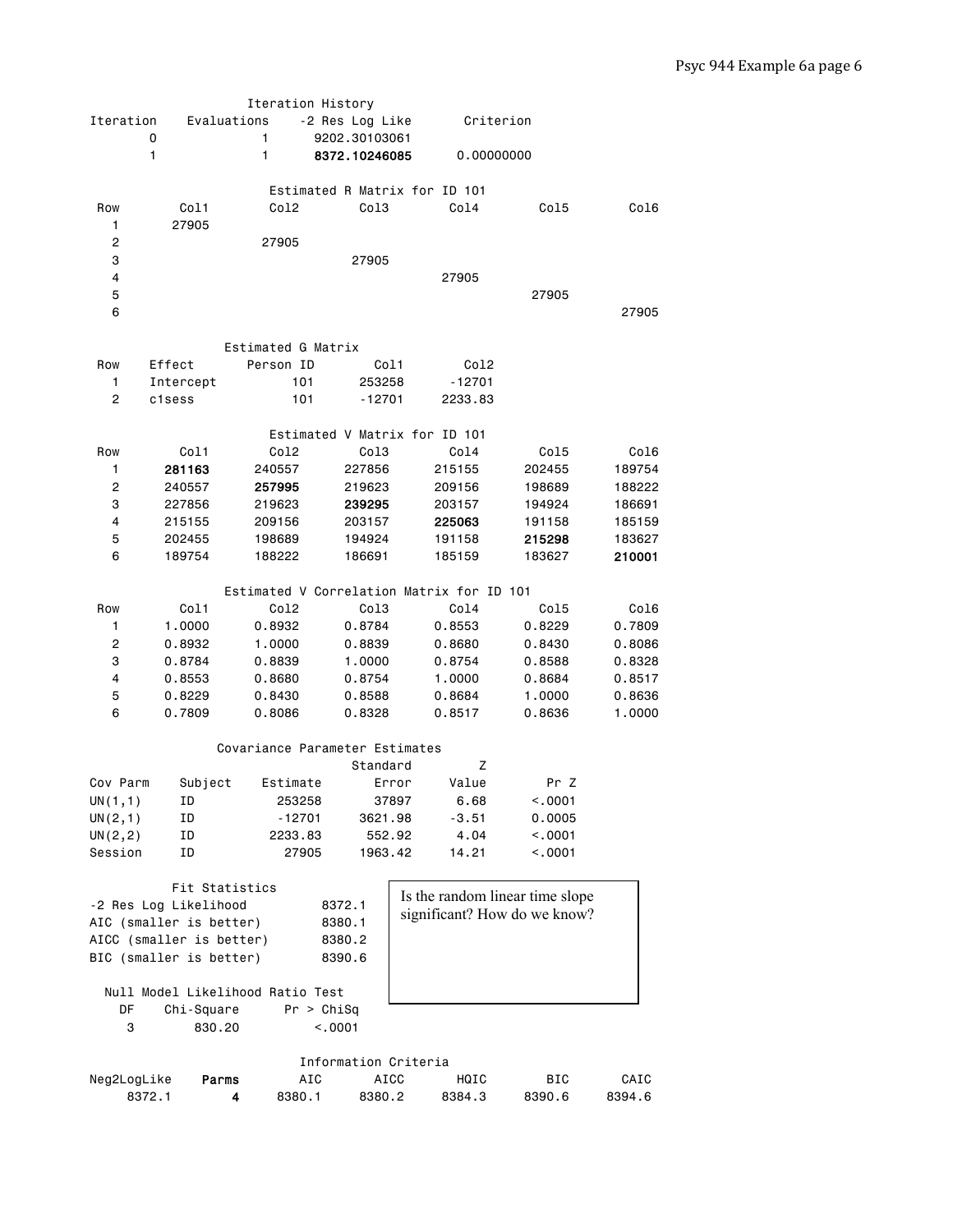|           | Solution for Fixed Effects |          |     |          |     |         |          |  |  |  |  |
|-----------|----------------------------|----------|-----|----------|-----|---------|----------|--|--|--|--|
|           |                            | Standard |     |          |     |         |          |  |  |  |  |
| Effect    | Estimate                   | Error    | DF  | t Value  |     | Pr >  t |          |  |  |  |  |
| Intercept | 1899.63                    | 51,4998  | 100 | 36.89    |     | < 0.001 |          |  |  |  |  |
| c1sess    | $-51.5719$                 | 6,1567   | 100 | $-8.38$  |     | < 0.001 |          |  |  |  |  |
|           | Estimates                  |          |     |          |     |         |          |  |  |  |  |
|           |                            |          |     |          |     |         |          |  |  |  |  |
|           |                            |          |     | Standard |     |         |          |  |  |  |  |
| Label     |                            | Estimate |     | Error    | DF  | t Value | Pr >  t  |  |  |  |  |
|           | Session 1 Predicted Mean   | 1899.63  |     | 51,4998  | 100 | 36.89   | < 0.001  |  |  |  |  |
|           | Session 2 Predicted Mean   | 1848.06  |     | 48,5766  | 100 | 38.04   | < 0.0001 |  |  |  |  |
|           | Session 3 Predicted Mean   | 1796.49  |     | 46.2922  | 100 | 38,81   | < 0.001  |  |  |  |  |
|           | Session 4 Predicted Mean   | 1744.92  |     | 44,7443  | 100 | 39.00   | < 0.001  |  |  |  |  |
|           | Session 5 Predicted Mean   | 1693.34  |     | 44,0107  | 100 | 38.48   | < 0.0001 |  |  |  |  |
|           | Session 6 Predicted Mean   | 1641.77  |     | 44.1322  | 100 | 37.20   | < .0001  |  |  |  |  |

What kind of average change does this model predict?

What kind of individual differences in change does this model predict?

#### **Model 3a: Fixed Quadratic, Random Linear Time Model**

```
Level 1: y_{ti} = \beta_{0i} + \beta_{1i} (\text{Time}_{ti}) + \beta_{2i} (\text{Time}_{ti})^2 + e_{ti}\beta_{0i} = \gamma_{00} + U_{0i}Linear Time: \beta_{1i} = \gamma_{10} + U_{1i}Quadratic Time: \beta_{2i} = \gamma_{20}Level 2: Intercept:
```

```
TITLE1 "Model 3a: Fixed Quadratic, Random Linear Time Model"; 
PROC MIXED DATA=&datafile. NOCLPRINT COVTEST IC METHOD=REML; 
  CLASS ID session; 
  MODEL nm3rt = c1sess c1sess*c1sess / SOLUTION DDFM=Satterthwaite; 
  RANDOM INTERCEPT c1sess / G V VCORR TYPE=UN SUBJECT=ID; 
  REPEATED session / R TYPE=VC SUBJECT=ID; 
* Predicting means from model for each session;
  ESTIMATE "Session 1 Predicted Mean" intercept 1 c1sess 0 c1sess*c1sess 0; 
  ESTIMATE "Session 2 Predicted Mean" intercept 1 c1sess 1 c1sess*c1sess 1; 
  ESTIMATE "Session 3 Predicted Mean" intercept 1 c1sess 2 c1sess*c1sess 4; 
  ESTIMATE "Session 4 Predicted Mean" intercept 1 c1sess 3 c1sess*c1sess 9; 
  ESTIMATE "Session 5 Predicted Mean" intercept 1 c1sess 4 c1sess*c1sess 16; 
  ESTIMATE "Session 6 Predicted Mean" intercept 1 c1sess 5 c1sess*c1sess 25; 
* Predicting linear rate of change at each session (linear changes by 2*quad);
  ESTIMATE "Linear Slope at Session 1" c1sess 1 c1sess*c1sess 0; 
  ESTIMATE "Linear Slope at Session 2" c1sess 1 c1sess*c1sess 2; 
 ESTIMATE "Linear Slope at Session 3" c1sess 1
  ESTIMATE "Linear Slope at Session 4" c1sess 1 c1sess*c1sess 6; 
ESTIMATE "Linear Slope at Session 5" clsess 1 clsess*clsess 8;
ESTIMATE "Linear Slope at Session 6" clsess 1 clsess*clsess 10;
RUN;
```
Because twice the quadratic slope is how the linear slope changes per unit time, the value for *c1sess* used in estimating the linear slope per session gets multiplied by 2.

**\_\_\_\_\_\_\_\_\_\_\_\_\_\_\_\_\_\_\_\_\_\_\_\_\_\_\_\_\_\_\_\_\_\_\_\_\_\_\_\_\_\_\_\_\_\_\_\_\_\_\_\_\_\_\_\_\_\_\_\_\_\_\_\_\_\_\_\_\_\_\_\_\_\_\_\_\_\_\_\_\_\_\_\_\_\_\_\_\_\_\_\_\_\_\_\_\_\_\_\_\_\_**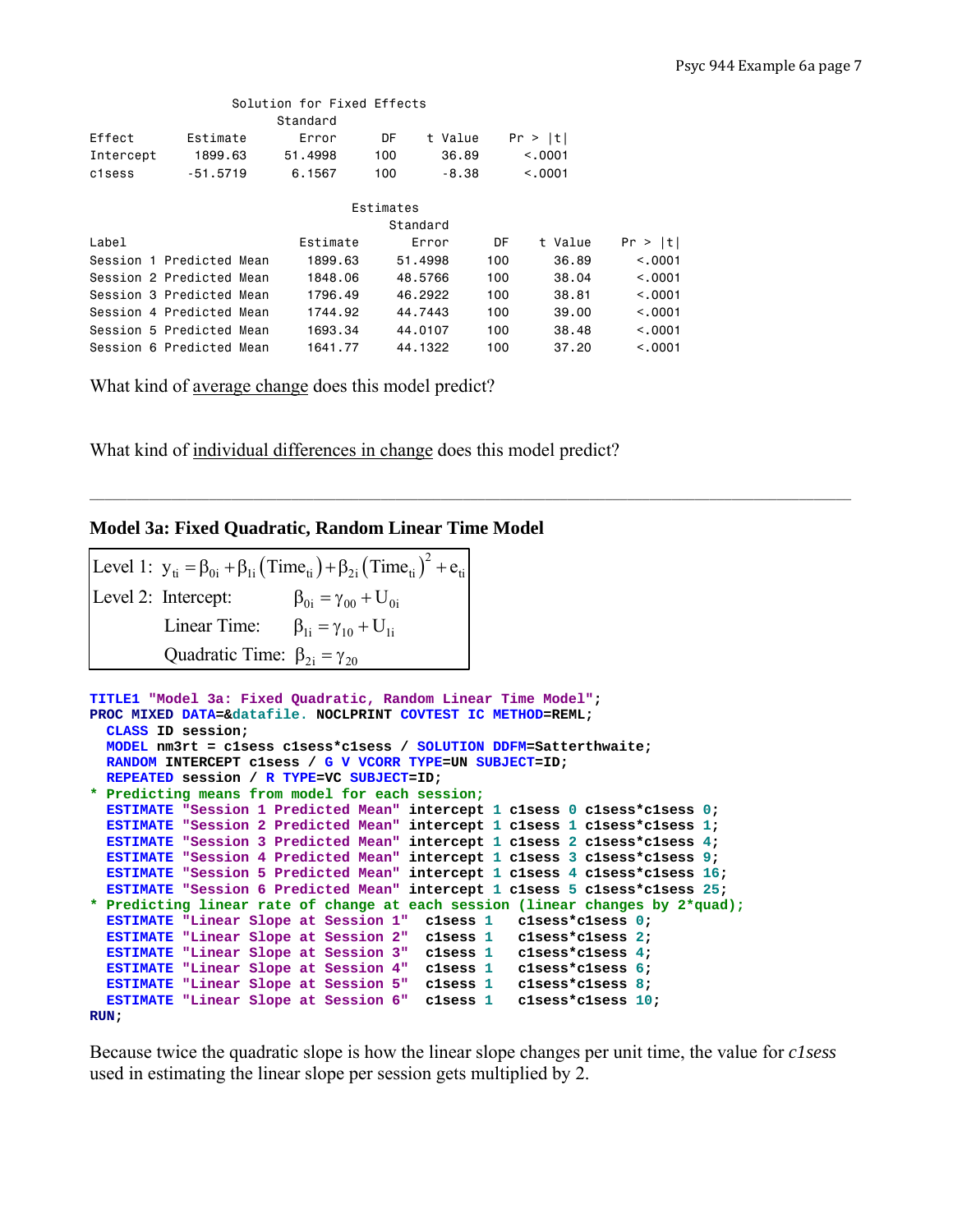|                |                                  | Iteration History  |                                |                                           |         |        |
|----------------|----------------------------------|--------------------|--------------------------------|-------------------------------------------|---------|--------|
| Iteration      | Evaluations                      |                    | -2 Res Log Like                | Criterion                                 |         |        |
|                | 0                                | 1                  | 9193.25780414                  |                                           |         |        |
|                | 1                                | 1                  | 8341.47727191                  | 0,00000000                                |         |        |
|                |                                  |                    |                                |                                           |         |        |
|                |                                  |                    | Estimated R Matrix for ID 101  |                                           |         |        |
| Row            | Col1                             | Co12               | Col <sub>3</sub>               | Co14                                      | Col5    | Col6   |
| 1.             | 26176                            |                    |                                |                                           |         |        |
|                |                                  |                    |                                |                                           |         |        |
| 2              |                                  | 26176              |                                |                                           |         |        |
| 3              |                                  |                    | 26176                          |                                           |         |        |
| 4              |                                  |                    |                                | 26176                                     |         |        |
| 5              |                                  |                    |                                |                                           | 26176   |        |
| 6              |                                  |                    |                                |                                           |         | 26176  |
|                |                                  |                    |                                |                                           |         |        |
|                |                                  | Estimated G Matrix |                                |                                           |         |        |
| Row            | Effect                           | Person ID          | Col1                           | Col2                                      |         |        |
| 1              | Intercept                        | 101                | 254164                         | -12948                                    |         |        |
| $\overline{c}$ | c1sess                           | 101                | -12948                         | 2332.67                                   |         |        |
|                |                                  |                    |                                |                                           |         |        |
|                |                                  |                    | Estimated V Matrix for ID 101  |                                           |         |        |
|                |                                  |                    |                                |                                           |         |        |
| Row            | Col1                             | Col2               | Col3                           | Col4                                      | Col5    | Col6   |
| 1              | 280339                           | 241216             | 228268                         | 215320                                    | 202372  | 189424 |
| $\overline{c}$ | 241216                           | 256776             | 219985                         | 209370                                    | 198755  | 188140 |
| 3              | 228268                           | 219985             | 237879                         | 203420                                    | 195138  | 186855 |
| 4              | 215320                           | 209370             | 203420                         | 223646                                    | 191521  | 185571 |
| 5              | 202372                           | 198755             | 195138                         | 191521                                    | 214079  | 184286 |
| 6              | 189424                           | 188140             | 186855                         | 185571                                    | 184286  | 209178 |
|                |                                  |                    |                                |                                           |         |        |
|                |                                  |                    |                                | Estimated V Correlation Matrix for ID 101 |         |        |
| Row            | Col1                             | Co12               | Col3                           | Co14                                      | Col5    | Col6   |
| 1              | 1.0000                           | 0.8991             | 0.8839                         | 0.8599                                    | 0.8261  | 0.7822 |
| 2              | 0.8991                           | 1.0000             | 0.8901                         | 0.8737                                    | 0.8477  | 0.8118 |
|                |                                  |                    |                                |                                           |         |        |
| 3              | 0.8839                           | 0.8901             | 1.0000                         | 0.8819                                    | 0.8647  | 0.8377 |
| $\overline{4}$ | 0.8599                           | 0.8737             | 0.8819                         | 1.0000                                    | 0.8753  | 0.8580 |
| 5              | 0.8261                           | 0.8477             | 0.8647                         | 0.8753                                    | 1.0000  | 0.8709 |
| 6              | 0.7822                           | 0.8118             | 0.8377                         | 0.8580                                    | 0.8709  | 1.0000 |
|                |                                  |                    |                                |                                           |         |        |
|                |                                  |                    | Covariance Parameter Estimates |                                           |         |        |
|                |                                  |                    | Standard                       | z                                         |         |        |
| Cov Parm       | Subject                          | Estimate           | Error                          | Value                                     | Pr Z    |        |
| UN(1,1)        | 1D.                              | 254164             | 37896                          | 6.71                                      | <.0001  |        |
| UN(2,1)        | ID                               | - 12948            | 3620.70                        | $-3.58$                                   | 0.0003  |        |
| UN(2, 2)       | ID                               | 2332.67            | 551.58                         | 4.23                                      | < 0.001 |        |
| Session        | ΙD                               | 26176              | 1844.01                        | 14.20                                     | < 0001  |        |
|                |                                  |                    |                                |                                           |         |        |
|                |                                  |                    |                                |                                           |         |        |
|                | Fit Statistics                   |                    |                                |                                           |         |        |
|                | -2 Res Log Likelihood            |                    | 8341.5                         | Is the fixed quadratic time slope         |         |        |
|                | AIC (smaller is better)          |                    | 8349.5                         | significant? How do we know?              |         |        |
|                | AICC (smaller is better)         |                    | 8349.5                         |                                           |         |        |
|                | BIC (smaller is better)          |                    | 8359.9                         |                                           |         |        |
|                |                                  |                    |                                |                                           |         |        |
|                | Null Model Likelihood Ratio Test |                    |                                |                                           |         |        |
| DF             | Chi-Square                       | Pr > Chisq         |                                |                                           |         |        |
| 3              | 851.78                           |                    | < .0001                        |                                           |         |        |
|                |                                  |                    |                                |                                           |         |        |
|                |                                  |                    | Information Criteria           |                                           |         |        |
|                |                                  |                    |                                |                                           |         |        |

|             |       |        | THINIMALION OF ILEFIA |        |            |        |
|-------------|-------|--------|-----------------------|--------|------------|--------|
| Neg2LogLike | Parms | AIC    | ATCC                  | HOTC   | <b>BTC</b> | CAIC   |
| 8341.5      |       | 8349.5 | 8349.5                | 8353.7 | 8359.9     | 8363.9 |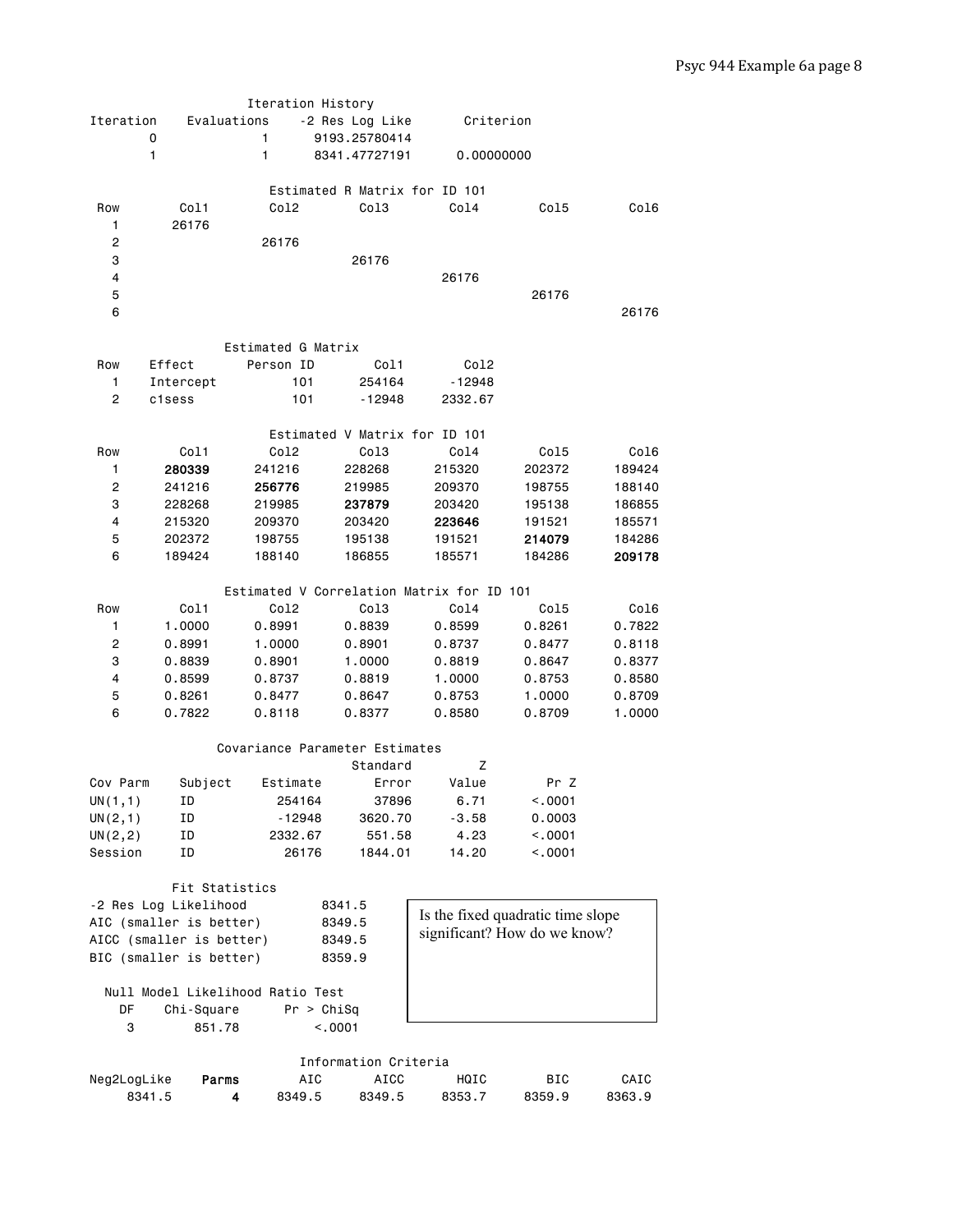| Solution for Fixed Effects |           |            |           |         |         |         |  |  |  |
|----------------------------|-----------|------------|-----------|---------|---------|---------|--|--|--|
|                            |           | Standard   |           |         |         |         |  |  |  |
| Effect                     | Estimate  | Error      | DF        | t Value | Pr >  t |         |  |  |  |
| Intercept                  | 1945.85   | 52,2433    | 106       | 37.25   | < 0.001 |         |  |  |  |
| c1sess                     | $-120.90$ | 14,5415    | 502       | -8.31   | < 0.001 |         |  |  |  |
| c1sess*c1sess              | 13,8656   | 2.6348     | 403       | 5.26    | < 0.001 |         |  |  |  |
|                            |           |            |           |         |         |         |  |  |  |
|                            |           |            | Estimates |         |         |         |  |  |  |
|                            |           |            | Standard  |         |         |         |  |  |  |
| Label                      |           | Estimate   | Error     | DF      | t Value | Pr >  t |  |  |  |
|                            |           |            |           |         |         |         |  |  |  |
| Session 1 Predicted Mean   |           | 1945.85    | 52,2433   | 106     | 37.25   | < 0.001 |  |  |  |
| Session 2 Predicted Mean   |           | 1838.82    | 48,6084   | 100     | 37.83   | < 0.001 |  |  |  |
| Session 3 Predicted Mean   |           | 1759.51    | 46,8223   | 105     | 37.58   | < 0.001 |  |  |  |
| Session 4 Predicted Mean   |           | 1707.94    | 45,2925   | 105     | 37.71   | < 0.001 |  |  |  |
| Session 5 Predicted Mean   |           | 1684.10    | 44,0458   | 100     | 38.24   | < 0.001 |  |  |  |
| Session 6 Predicted Mean   |           | 1687.99    | 44,9976   | 108     | 37.51   | < 0.001 |  |  |  |
|                            |           |            |           |         |         |         |  |  |  |
| Linear Slope at Session 1  |           | $-120.90$  | 14.5415   | 502     | $-8.31$ | < 0.001 |  |  |  |
| Linear Slope at Session 2  |           | $-93.1687$ | 10,0191   | 419     | $-9.30$ | < 0.001 |  |  |  |
| Linear Slope at Session 3  |           | $-65.4375$ | 6,6968    | 139     | $-9.77$ | < 0.001 |  |  |  |
| Linear Slope at Session 4  |           | $-37.7062$ | 6,6968    | 139     | $-5.63$ | < .0001 |  |  |  |
| Linear Slope at Session 5  |           | -9.9750    | 10,0191   | 419     | $-1.00$ | 0.3200  |  |  |  |
| Linear Slope at Session 6  |           | 17,7562    | 14.5415   | 502     | 1.22    | 0.2226  |  |  |  |
|                            |           |            |           |         |         |         |  |  |  |

What happens to the linear slope over sessions because of the quadratic slope?

**\_\_\_\_\_\_\_\_\_\_\_\_\_\_\_\_\_\_\_\_\_\_\_\_\_\_\_\_\_\_\_\_\_\_\_\_\_\_\_\_\_\_\_\_\_\_\_\_\_\_\_\_\_\_\_\_\_\_\_\_\_\_\_\_\_\_\_\_\_\_\_\_\_\_\_\_\_\_\_\_\_\_\_\_\_\_\_\_\_\_\_\_\_\_\_\_\_\_\_\_\_\_** 

#### **Model 3b: Random Quadratic Time Model**

```
TITLE1 "Model 3b: Random Quadratic Model"; 
PROC MIXED DATA=&datafile. NOCLPRINT COVTEST IC METHOD=REML; 
   CLASS ID session; 
   MODEL nm3rt = c1sess c1sess*c1sess / SOLUTION DDFM=Satterthwaite; 
Level 1: y_{ti} = \beta_{0i} + \beta_{1i} (\text{Time}_{ti}) + \beta_{2i} (\text{Time}_{ti})^2 + e_{ti}\beta_{0i} = \gamma_{00} + U_{0i}Linear Time: \beta_{1i} = \gamma_{10} + U_{1i}Quadratic Time: \beta_{2i} = \gamma_{20} + U_{2i}Level 2: Intercept:
```

```
 RANDOM INTERCEPT c1sess c1sess*c1sess / G V VCORR TYPE=UN SUBJECT=ID; 
  REPEATED session / R TYPE=VC SUBJECT=ID; 
* Predicting means from model for each session;
  ESTIMATE "Session 1 Predicted Mean" intercept 1 c1sess 0 c1sess*c1sess 0; 
 ESTIMATE "Session 2 Predicted Mean" intercept 1 clsess 1 clsess*clsess 1;
  ESTIMATE "Session 3 Predicted Mean" intercept 1 c1sess 2 c1sess*c1sess 4; 
  ESTIMATE "Session 4 Predicted Mean" intercept 1 c1sess 3 c1sess*c1sess 9; 
  ESTIMATE "Session 5 Predicted Mean" intercept 1 c1sess 4 c1sess*c1sess 16; 
  ESTIMATE "Session 6 Predicted Mean" intercept 1 c1sess 5 c1sess*c1sess 25; 
* Predicting linear rate of change at each session (linear changes by 2*quad);
  ESTIMATE "Linear Slope at Session 1" c1sess 1 c1sess*c1sess 0; 
  ESTIMATE "Linear Slope at Session 2" c1sess 1 c1sess*c1sess 2; 
  ESTIMATE "Linear Slope at Session 3" c1sess 1 c1sess*c1sess 4; 
  ESTIMATE "Linear Slope at Session 4" c1sess 1 c1sess*c1sess 6; 
 ESTIMATE "Linear Slope at Session 5" clsess 1
 ESTIMATE "Linear Slope at Session 6" clsess 1 clsess*clsess 10;
RUN;
```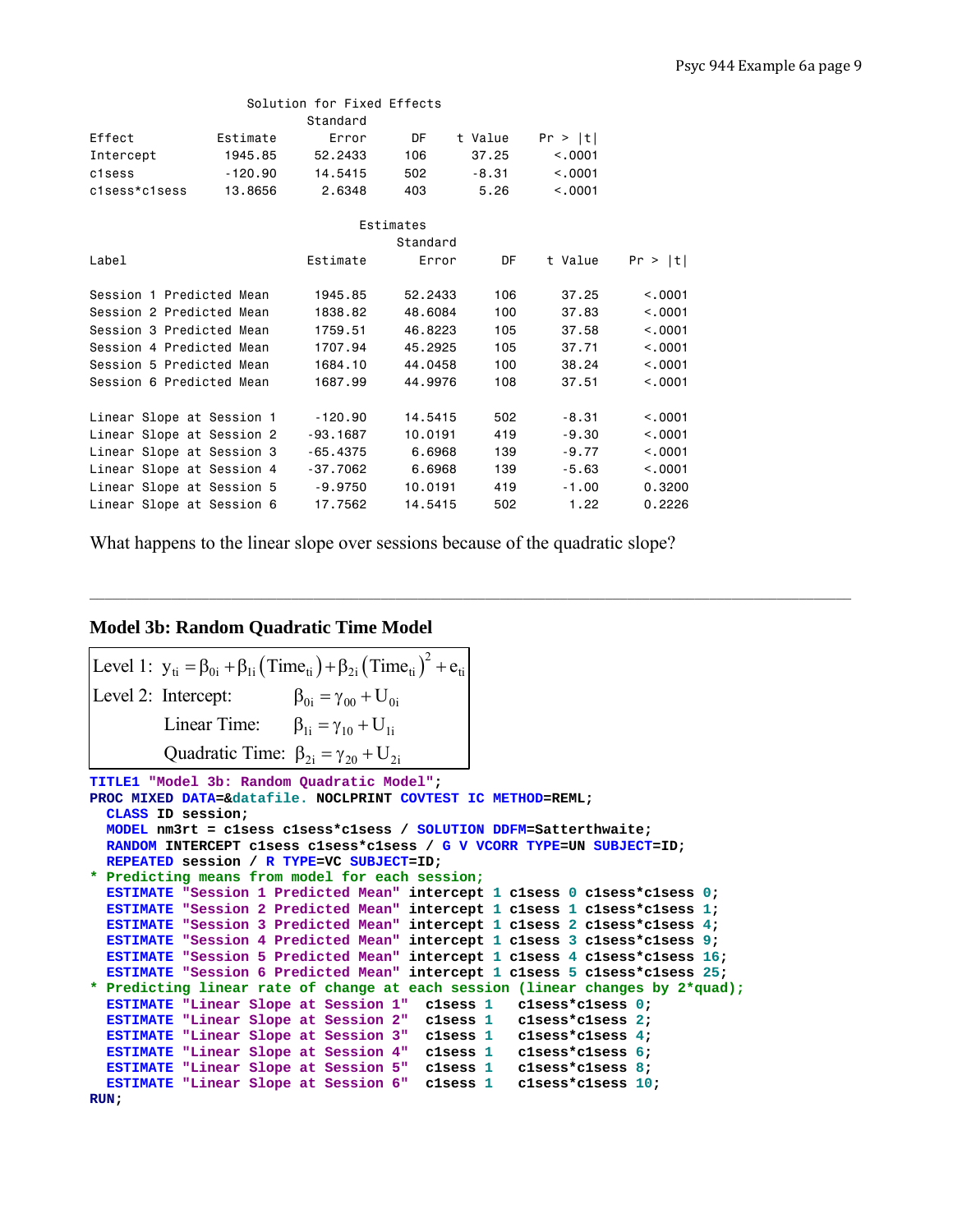|                     |                                  | Iteration History                         |                               |             |                              |            |                        |                                    |
|---------------------|----------------------------------|-------------------------------------------|-------------------------------|-------------|------------------------------|------------|------------------------|------------------------------------|
| Iteration           | Evaluations                      |                                           | -2 Res Log Like               |             |                              | Criterion  |                        |                                    |
|                     | 0                                | 1                                         | 9193.25780414                 |             |                              |            |                        |                                    |
|                     | 1                                | 1                                         | 8302.74566856                 |             |                              | 0,00000000 |                        |                                    |
|                     |                                  |                                           |                               |             |                              |            |                        |                                    |
|                     |                                  |                                           | Estimated R Matrix for ID 101 |             |                              |            |                        |                                    |
| Row                 | Col1                             | Co12                                      | Co13                          |             | Col4                         |            | Col5                   | Col6                               |
| 1                   | 20298                            |                                           |                               |             |                              |            |                        |                                    |
| 2<br>3              |                                  | 20298                                     | 20298                         |             |                              |            |                        |                                    |
| 4                   |                                  |                                           |                               |             | 20298                        |            |                        |                                    |
| 5                   |                                  |                                           |                               |             |                              |            | 20298                  |                                    |
| 6                   |                                  |                                           |                               |             |                              |            |                        | 20298                              |
|                     |                                  |                                           | Estimated G Matrix            |             |                              |            |                        |                                    |
| Row                 | Effect                           | Person ID                                 |                               | Col1        |                              | Col2       |                        | Col3                               |
| 1                   | Intercept                        |                                           | 101                           | 276206      |                              | $-35734$   |                        | 3901.96                            |
| 2                   | c1sess                           |                                           | 101                           | $-35734$    |                              | 25840      |                        | $-3903.32$                         |
| 3                   | c1sess*c1sess                    |                                           | 101                           | 3901.96     |                              | $-3903.32$ |                        | 634.47                             |
|                     |                                  |                                           |                               |             |                              |            |                        |                                    |
|                     |                                  |                                           | Estimated V Matrix for ID 101 |             |                              |            |                        |                                    |
| Row                 | Col1                             | Co12                                      | Col3                          |             | Col4                         |            | Col5                   | Col6                               |
| 1                   | 296504                           | 244374                                    | 220346                        |             | 204122                       |            | 195702                 | 195085                             |
| 2                   | 244374                           | 251508                                    | 219312                        |             | 208680                       |            | 199315                 | 191215                             |
| 3                   | 220346                           | 219312                                    | 235842                        |             | 209043                       |            | 199808                 | 187840                             |
| 4                   | 204122                           | 208680                                    | 209043                        |             | 225508                       |            | 197182                 | 184958                             |
| 5                   | 195702                           | 199315                                    | 199808                        |             | 197182                       |            | 211735                 | 182571                             |
| 6                   | 195085                           | 191215                                    | 187840                        |             | 184958                       |            | 182571                 | 200977                             |
|                     |                                  |                                           |                               |             |                              |            |                        |                                    |
|                     |                                  | Estimated V Correlation Matrix for ID 101 |                               |             |                              |            |                        |                                    |
| Row                 | Col1                             | Co12                                      | Col3                          |             | Co14                         |            | Col5                   | Col6                               |
| 1                   | 1.0000                           | 0.8949                                    | 0.8333                        |             | 0.7894                       |            | 0.7811                 | 0.7992                             |
| 2                   | 0.8949                           | 1.0000                                    | 0.9005                        |             | 0.8762                       |            | 0.8637                 | 0.8505                             |
| 3                   | 0.8333                           | 0.9005                                    | 1.0000                        |             | 0.9064                       |            | 0.8941                 | 0.8628                             |
| 4                   | 0.7894                           | 0.8762                                    | 0.9064                        |             | 1.0000                       |            | 0.9024                 | 0.8688                             |
| 5                   | 0.7811                           | 0.8637                                    | 0.8941                        |             | 0.9024                       |            | 1.0000                 | 0.8850                             |
| 6                   | 0.7992                           | 0.8505                                    | 0.8628                        |             | 0.8688                       |            | 0.8850                 | 1.0000                             |
|                     |                                  |                                           |                               |             |                              |            |                        |                                    |
|                     |                                  | Covariance Parameter Estimates            |                               |             |                              |            |                        |                                    |
| Cov Parm            | Subject                          | Estimate                                  | Standard                      | Error       | z<br>Value                   |            | Pr Z                   |                                    |
|                     |                                  | 276206                                    |                               | 41442       | 6.66                         |            |                        |                                    |
| UN(1,1)             | TD<br>ΙD                         | -35734                                    |                               | 11941       | $-2.99$                      |            | $\sim$ .0001<br>0.0028 |                                    |
| UN(2,1)<br>UN(2, 2) | ID                               | 25840                                     | 5864.41                       |             | 4.41                         |            | < .0001                |                                    |
| UN(3,1)             | ΙD                               | 3901.96                                   | 1949.06                       |             | 2.00                         |            | 0.0453                 |                                    |
| UN(3,2)             | ΙD                               | $-3903.32$                                |                               | 982.61      | $-3.97$                      |            | < .0001                |                                    |
| UN(3,3)             | ΙD                               | 634.47                                    |                               | 172.37      | 3.68                         |            | 0.0001                 |                                    |
| Session             | ΙD                               | 20298                                     | 1649.11                       |             | 12.31                        |            | < .0001                |                                    |
|                     |                                  |                                           |                               |             |                              |            |                        |                                    |
|                     | Fit Statistics                   |                                           |                               |             |                              |            |                        |                                    |
|                     | -2 Res Log Likelihood            |                                           | 8302.7                        |             |                              |            |                        | Is the random quadratic time slope |
|                     | AIC (smaller is better)          |                                           | 8316.7                        |             | significant? How do we know? |            |                        |                                    |
|                     | AICC (smaller is better)         |                                           | 8316.9                        |             |                              |            |                        |                                    |
|                     | BIC (smaller is better)          |                                           | 8335.1                        |             |                              |            |                        |                                    |
|                     |                                  |                                           |                               |             |                              |            |                        |                                    |
|                     | Null Model Likelihood Ratio Test |                                           |                               |             |                              |            |                        |                                    |
| DF                  | Chi-Square                       | Pr > Chisq                                |                               |             |                              |            |                        |                                    |
| 6                   | 890.51                           |                                           | < .0001                       |             |                              |            |                        |                                    |
|                     |                                  |                                           | Information Criteria          |             |                              |            |                        |                                    |
| Neg2LogLike         | Parms                            | AIC                                       |                               | <b>AICC</b> | HQIC                         |            | BIC                    | CAIC                               |
|                     | 8302.7<br>7                      | 8316.7                                    | 8316.9                        |             | 8324.2                       |            | 8335.1                 | 8342.1                             |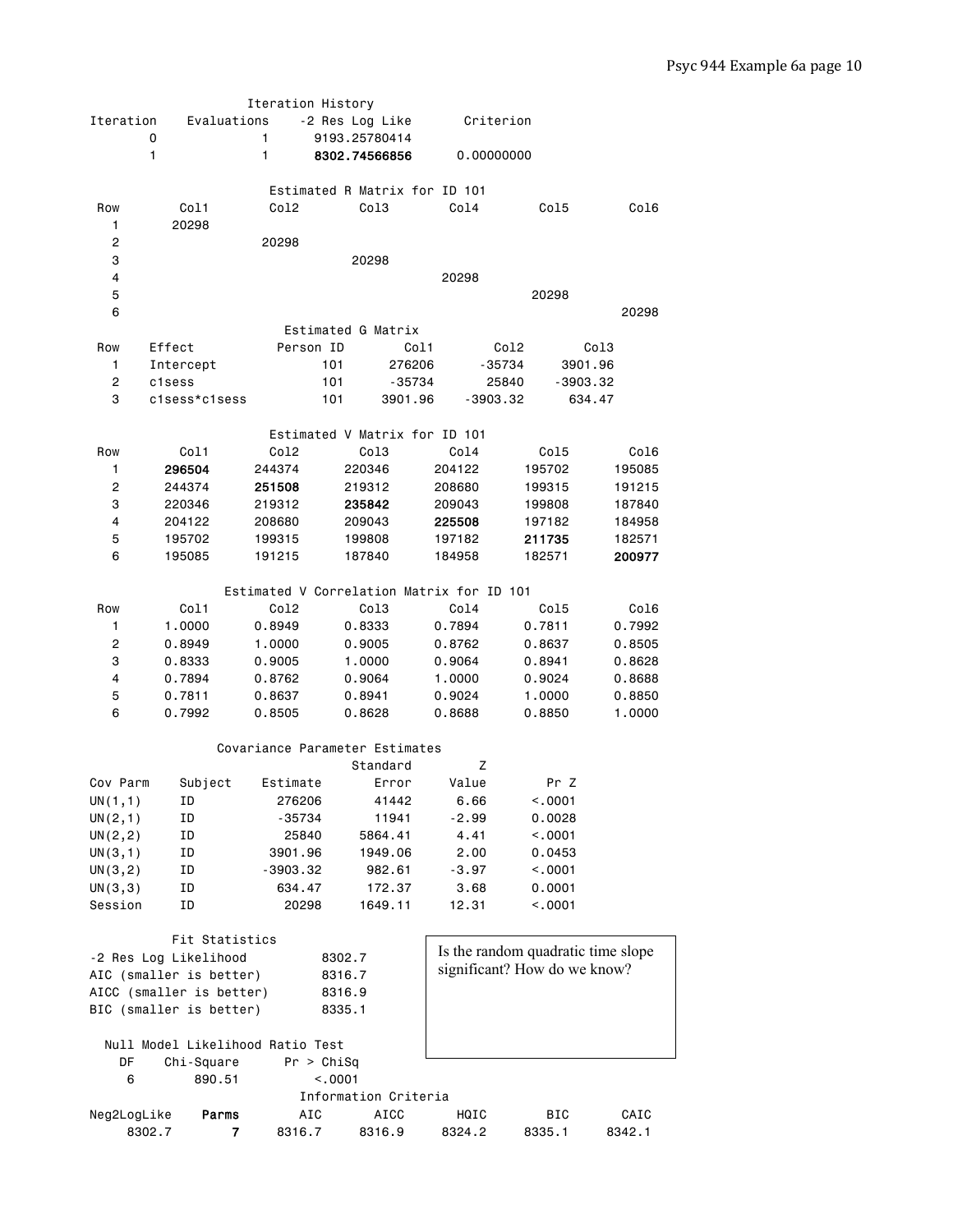|                           |           | Solution for Fixed Effects |          |         |         |         |
|---------------------------|-----------|----------------------------|----------|---------|---------|---------|
|                           |           | Standard                   |          |         |         |         |
| Effect                    | Estimate  | Error                      | DF       | t Value | Pr >  t |         |
| Intercept                 | 1945.85   | 53,8497                    | 100      | 36.13   | < 0.001 |         |
| c1sess                    | $-120.90$ | 20.0476                    | 100      | $-6.03$ | < 0.001 |         |
| c1sess*c1sess             | 13,8656   | 3.4154                     | 100      | 4.06    | < 0.001 |         |
|                           |           | Estimates                  |          |         |         |         |
|                           |           |                            | Standard |         |         |         |
|                           |           |                            |          |         |         |         |
| Label                     |           | Estimate                   | Error    | DF      | t Value | Pr >  t |
| Session 1 Predicted Mean  |           | 1945.85                    | 53,8497  | 100     | 36.13   | < 0.001 |
| Session 2 Predicted Mean  |           | 1838.82                    | 48,4864  | 100     | 37.92   | < 0.001 |
| Session 3 Predicted Mean  |           | 1759.51                    | 46,9973  | 100     | 37.44   | < 0.001 |
| Session 4 Predicted Mean  |           | 1707.94                    | 45,8959  | 100     | 37.21   | < 0.001 |
| Session 5 Predicted Mean  |           | 1684.10                    | 44,2395  | 100     | 38.07   | < 0.001 |
| Session 6 Predicted Mean  |           | 1687.99                    | 44,2038  | 100     | 38.19   | < 0.001 |
|                           |           |                            |          |         |         |         |
| Linear Slope at Session 1 |           | $-120.90$                  | 20,0476  | 100     | $-6.03$ | < 0.001 |
| Linear Slope at Session 2 |           | $-93,1687$                 | 13,6497  | 100     | $-6.83$ | < .0001 |
| Linear Slope at Session 3 |           | $-65.4375$                 | 8,0028   | 100     | $-8.18$ | < 0.001 |
| Linear Slope at Session 4 |           | $-37.7062$                 | 5.9242   | 100     | $-6.36$ | < 0.001 |
| Linear Slope at Session 5 |           | $-9.9750$                  | 9.9733   | 100     | $-1.00$ | 0.3196  |
| Linear Slope at Session 6 |           | 17.7562                    | 16,0362  | 100     | 1.11    | 0.2708  |
|                           |           |                            |          |         |         |         |

Computing random effects confidence intervals for each random effect:

Random Effect 95% CI = fixed effect  $\pm$  (1.96\* $\sqrt{\text{Random Variance}}$ )

 $(1.96*\sqrt{\tau_{U_0}}) \rightarrow 1,945.9 \pm (1.96*\sqrt{276,209})$  $(1.96*\sqrt{\tau_{U_1}}) \rightarrow -120.9* (1.96*\sqrt{25,840})$ 2 Intercept 95% CI =  $\gamma_{00} \pm (1.96 \sqrt[4]{\tau_{U_0}}) \rightarrow 1,945.9 \pm (1.96 \sqrt[4]{276,209}) = 916$  to 2,976 2 Linear Time Slope 95% CI =  $\gamma_{10} \pm (1.96 \sqrt[4]{\tau_{U_1}^2}) \rightarrow -120.9 \pm (1.96 \sqrt[4]{25,840}) = -436$  to 194  $\left(1.96*\sqrt{\tau_{U_2}^2}\right) \rightarrow 13.9 \pm \left(1.96*\sqrt{634}\right)$ Quadratic Time Slope 95% CI =  $\gamma_{20} \pm (1.96 \sqrt[4]{\tau_{U_2}^2}) \rightarrow 13.9 \pm (1.96 \sqrt[4]{634}) = -36$  to 63

Is it a problem that the CIs for the slopes overlap 0? What does this mean?

## Last thing: is a VC R matrix (equal residual variance, no residual covariance) sufficient?

**\_\_\_\_\_\_\_\_\_\_\_\_\_\_\_\_\_\_\_\_\_\_\_\_\_\_\_\_\_\_\_\_\_\_\_\_\_\_\_\_\_\_\_\_\_\_\_\_\_\_\_\_\_\_\_\_\_\_\_\_\_\_\_\_\_\_\_\_\_\_\_\_\_\_\_\_\_\_\_\_\_\_\_\_\_\_\_\_\_\_\_\_\_\_\_\_\_\_\_\_\_\_** 

| TITLE1 "Testing AR1 Residual Correlation Across Time"; |                   |          |                                           |          |                                                                                          |                                                                       |  |
|--------------------------------------------------------|-------------------|----------|-------------------------------------------|----------|------------------------------------------------------------------------------------------|-----------------------------------------------------------------------|--|
|                                                        |                   |          |                                           |          | PROC MIXED        DATA=&datafile. NOCLPRINT        NOITPRINT        COVTEST METHOD=REML; |                                                                       |  |
|                                                        | CLASS ID session: |          |                                           |          |                                                                                          |                                                                       |  |
|                                                        |                   |          |                                           |          |                                                                                          | MODEL nm3rt = clsess clsess*clsess / SOLUTION DDFM=Satterthwaite;     |  |
|                                                        |                   |          |                                           |          |                                                                                          | RANDOM INTERCEPT clsess clsess*clsess / G V VCORR TYPE=UN SUBJECT=ID; |  |
|                                                        |                   |          |                                           |          | REPEATED session / R RCORR TYPE=AR(1) SUBJECT=ID; RUN;                                   |                                                                       |  |
|                                                        |                   |          |                                           |          |                                                                                          |                                                                       |  |
|                                                        |                   |          | Estimated R Correlation Matrix for ID 101 |          |                                                                                          |                                                                       |  |
| Row                                                    | Col1              | Col2     | Col3                                      | Col4     | Co15                                                                                     | Co16                                                                  |  |
| 1                                                      | 1.0000            | 0.1711   | 0.02927                                   | 0.005008 | 0.000857                                                                                 | 0.000147                                                              |  |
| $\overline{2}$                                         | 0.1711            | 1.0000   | 0.1711                                    | 0.02927  | 0.005008                                                                                 | 0.000857                                                              |  |
| 3                                                      | 0.02927           | 0.1711   | 1.0000                                    | 0.1711   | 0.02927                                                                                  | 0.005008                                                              |  |
| 4                                                      | 0.005008          | 0.02927  | 0.1711                                    | 1.0000   | 0.1711                                                                                   | 0.02927                                                               |  |
| 5                                                      | 0.000857          | 0.005008 | 0.02927                                   | 0.1711   | 1.0000                                                                                   | 0.1711                                                                |  |
| 6                                                      | 0.000147          | 0.000857 | 0.005008                                  | 0.02927  | 0.1711                                                                                   | 1.0000                                                                |  |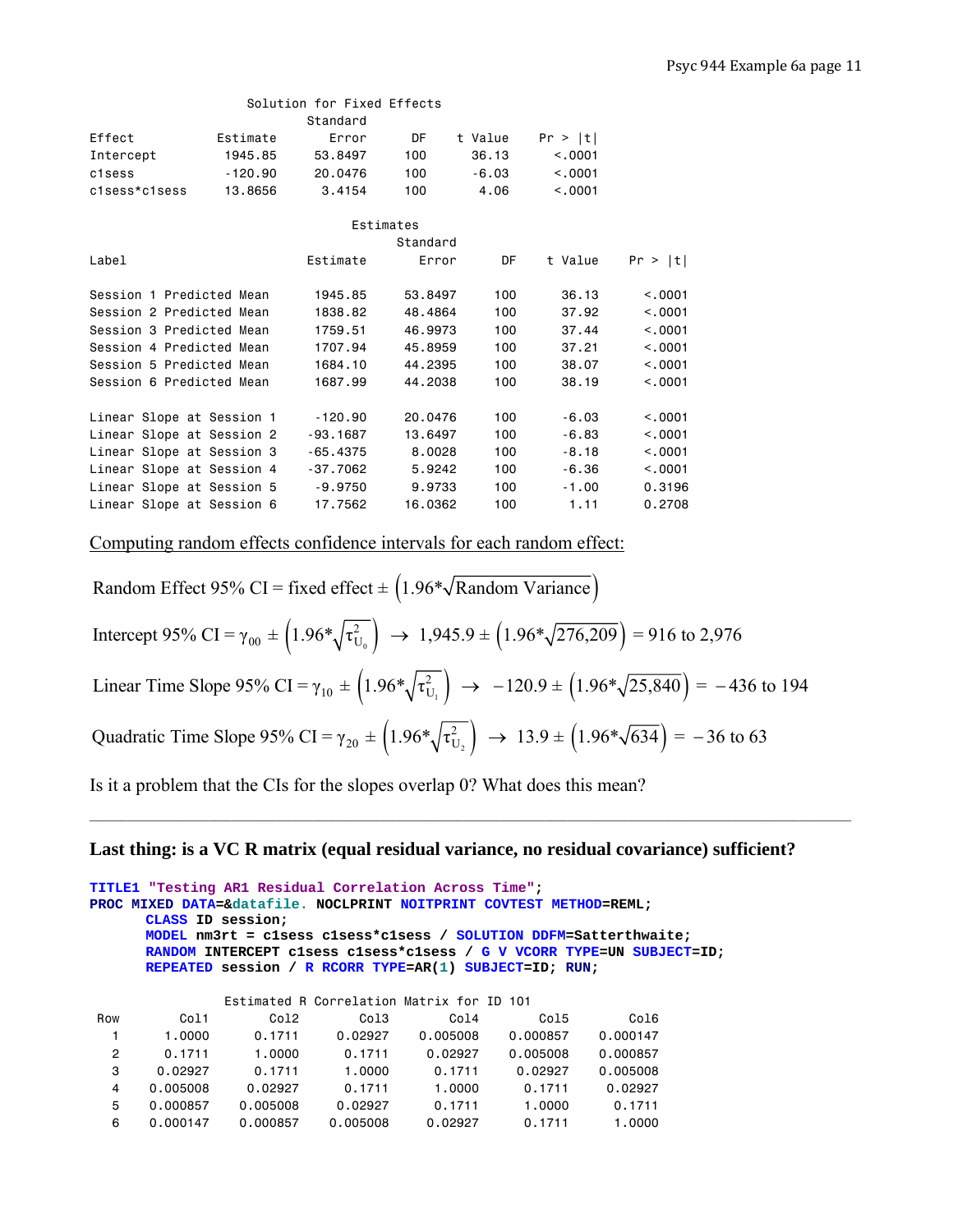|                |                   | Covariance Parameter Estimates                                                                                                  |                               |         |                  |                                                                                                                                            |
|----------------|-------------------|---------------------------------------------------------------------------------------------------------------------------------|-------------------------------|---------|------------------|--------------------------------------------------------------------------------------------------------------------------------------------|
|                |                   |                                                                                                                                 | Standard                      | Z       |                  |                                                                                                                                            |
| Cov Parm       | Subject           | Estimate                                                                                                                        | Error                         | Value   | Pr Z             | Is the AR1 residual correlation                                                                                                            |
| UN(1,1)        | ID                | 272126                                                                                                                          | 41822                         | 6.51    | < .0001          | significant? How do we know?                                                                                                               |
| UN(2, 1)       | ΙD                | -35004                                                                                                                          | 12302                         | $-2.85$ | 0.0044           |                                                                                                                                            |
| UN(2, 2)       | ΙD                | 24064                                                                                                                           | 6386.03                       | 3.77    | < .0001          |                                                                                                                                            |
| UN(3,1)        | ΙD                | 3941.63                                                                                                                         | 1996.01                       | 1.97    | 0.0483           |                                                                                                                                            |
| UN(3, 2)       | ΙD                | $-3554.21$                                                                                                                      | 1076.64                       | $-3.30$ | 0.0010           |                                                                                                                                            |
| UN(3,3)        | ΙD                | 547.63                                                                                                                          | 194.97                        | 2.81    | 0.0025           |                                                                                                                                            |
| AR(1)          | ID                | 0.1711                                                                                                                          | 0.1286                        | 1.33    | 0.1833           |                                                                                                                                            |
| Residual       |                   | 24534                                                                                                                           | 4585.43                       | 5.35    | < .0001          |                                                                                                                                            |
|                |                   |                                                                                                                                 |                               |         |                  |                                                                                                                                            |
|                |                   |                                                                                                                                 | Information Criteria          |         |                  |                                                                                                                                            |
| Neg2LogLike    | Parms             | AIC                                                                                                                             | AICC                          | HQIC    | BIC              | CAIC                                                                                                                                       |
| 8300.7         | 8                 | 8316.7                                                                                                                          | 8316.9                        | 8325.1  | 8337.6           | 8345.6                                                                                                                                     |
|                | CLASS ID session; | PROC MIXED DATA=&datafile. NOCLPRINT NOITPRINT COVTEST METHOD=REML;<br>REPEATED session / R RCORR TYPE=TOEP(2) SUBJECT=ID; RUN; |                               |         |                  | MODEL nm3rt = clsess clsess*clsess / SOLUTION DDFM=Satterthwaite;<br>RANDOM INTERCEPT clsess clsess*clsess / G V VCORR TYPE=UN SUBJECT=ID; |
|                |                   |                                                                                                                                 | Estimated R Matrix for ID 101 |         |                  |                                                                                                                                            |
| Row            | Col1              | Col <sub>2</sub>                                                                                                                | Col <sub>3</sub>              | Col4    | Col5             | Col6                                                                                                                                       |
| 1.             | 23059             | 2856.63                                                                                                                         |                               |         |                  |                                                                                                                                            |
| $\overline{c}$ | 2856.63           | 23059                                                                                                                           | 2856.63                       |         |                  |                                                                                                                                            |
| 3              |                   | 2856.63                                                                                                                         | 23059                         | 2856.63 |                  |                                                                                                                                            |
| 4              |                   |                                                                                                                                 | 2856.63                       | 23059   | 2856.63          |                                                                                                                                            |
| 5              |                   |                                                                                                                                 |                               | 2856.63 | 23059            | 2856.63                                                                                                                                    |
| 6              |                   |                                                                                                                                 |                               |         | 2856.63          | 23059                                                                                                                                      |
|                |                   |                                                                                                                                 |                               |         |                  |                                                                                                                                            |
|                |                   | Estimated R Correlation Matrix for ID 101                                                                                       |                               |         |                  |                                                                                                                                            |
| Row            | Col1              | Col2                                                                                                                            | Col3                          | Col4    | Col5             | Col6                                                                                                                                       |
| 1<br>2         | 1.0000<br>0.1239  | 0.1239                                                                                                                          | 0.1239                        |         |                  |                                                                                                                                            |
| 3              |                   | 1.0000<br>0.1239                                                                                                                | 1.0000                        | 0.1239  |                  |                                                                                                                                            |
|                |                   |                                                                                                                                 |                               |         |                  |                                                                                                                                            |
| 4              |                   |                                                                                                                                 | 0.1239                        | 1.0000  | 0.1239<br>1.0000 |                                                                                                                                            |
| 5              |                   |                                                                                                                                 |                               | 0.1239  |                  | 0.1239                                                                                                                                     |
| 6              |                   |                                                                                                                                 |                               |         | 0.1239           | 1.0000                                                                                                                                     |
|                |                   | Covariance Parameter Estimates                                                                                                  |                               |         |                  |                                                                                                                                            |
|                |                   |                                                                                                                                 | Standard                      | Ζ       |                  |                                                                                                                                            |
| Cov Parm       | Subject           | Estimate                                                                                                                        | Error                         | Value   | Pr Z             |                                                                                                                                            |
| UN(1,1)        | ΙD                | 273602                                                                                                                          | 41647                         | 6.57    | < .0001          |                                                                                                                                            |
| UN(2,1)        | ID                | $-35273$                                                                                                                        | 12222                         | $-2.89$ | 0.0039           |                                                                                                                                            |
| UN(2, 2)       | ID                | 24667                                                                                                                           | 6180.41                       | 3.99    | < .0001          |                                                                                                                                            |
| UN(3,1)        | ID                | 3929.32                                                                                                                         | 1987.62                       | 1.98    | 0.0481           | Is the lag-1 Toeplitz residual                                                                                                             |
| UN(3,2)        | ΙD                | $-3664.04$                                                                                                                      | 1038.33                       | $-3.53$ | 0.0004           | covariance significant?                                                                                                                    |
| UN(3,3)        | ID                | 573.36                                                                                                                          | 184.45                        | 3.11    | 0.0009           | How do we know?                                                                                                                            |
| TOEP(2)        | ID                | 2856.63                                                                                                                         | 2130.45                       | 1.34    | 0.1800           |                                                                                                                                            |
| Residual       |                   | 23059                                                                                                                           | 2867.62                       | 8.04    | < .0001          |                                                                                                                                            |
|                |                   |                                                                                                                                 | Information Criteria          |         |                  |                                                                                                                                            |
| Neg2LogLike    | Parms             | AIC                                                                                                                             | <b>AICC</b>                   | HQIC    | BIC              | CAIC                                                                                                                                       |

Given that neither of these **R** matrix additions improved model fit, I'm calling us done (for now).

8300.9 8 8316.9 8317.1 8325.4 8337.8 8345.8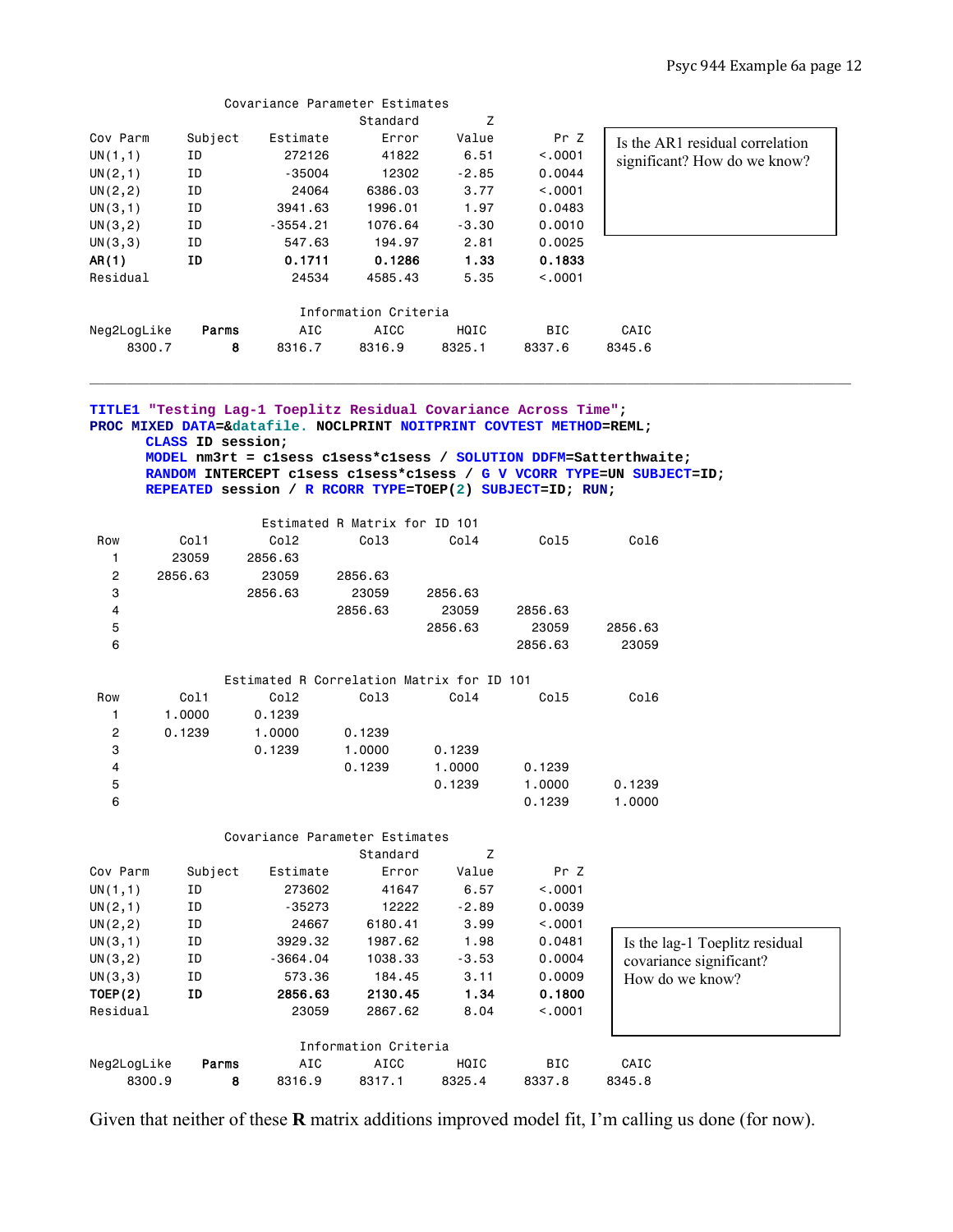

So how did we do? Let's compare model predictions in terms of means (top) and variances (bottom)?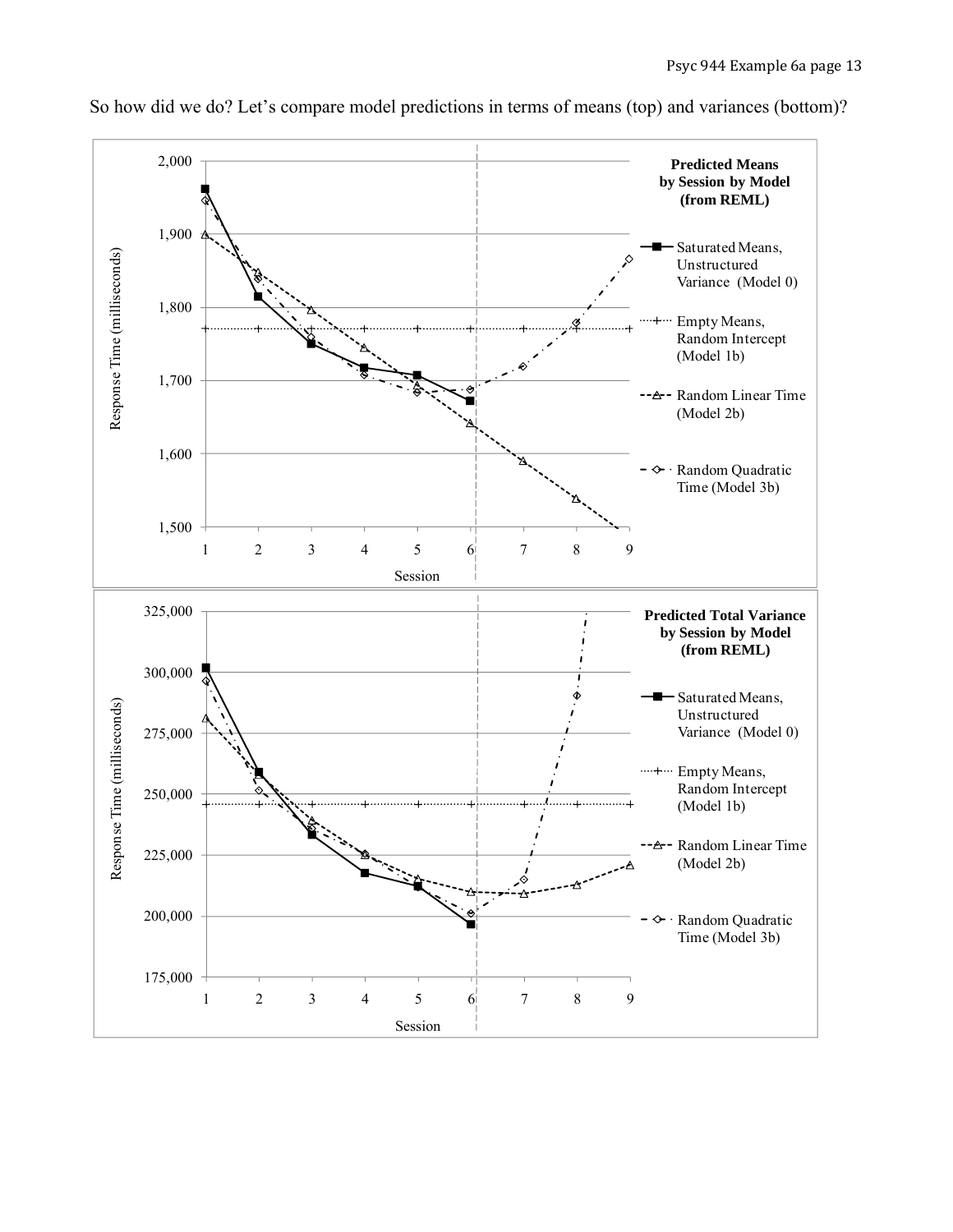## **What happens to the model parameters if we pick a different centering point?**

| Fixed Quadratic, Random Linear Time (Session $1 =$ Time 0) |         |                                  |          | Fixed Quadratic, Random Linear Time (Session $6 =$ Time 0) |         |                                              |                                        |         |            |                   |          |         |         |
|------------------------------------------------------------|---------|----------------------------------|----------|------------------------------------------------------------|---------|----------------------------------------------|----------------------------------------|---------|------------|-------------------|----------|---------|---------|
| Covariance Parameter Estimates                             |         |                                  |          | Covariance Parameter Estimates                             |         |                                              |                                        |         |            |                   |          |         |         |
| Z<br>Standard                                              |         |                                  |          |                                                            |         |                                              |                                        |         | Standard   | Z                 |          |         |         |
| Cov Parm                                                   | Subject | Estimate                         |          | Error                                                      | Value   | Pr Z                                         | Cov Parm                               | Subject | Estimate   |                   | Error    | Value   | Pr Z    |
| UN(1,1)                                                    | ID      |                                  | 254164   | 37896                                                      | 6.71    | < .0001                                      | UN(1,1)                                | ID      |            | 183002            | 27836    | 6.57    | < .0001 |
| UN(2,1)                                                    | ΙD      |                                  | $-12948$ | 3620.70                                                    | $-3.58$ | 0.0003                                       | UN(2,1)                                | ID      | $-1284.53$ |                   | 2767.79  | $-0.46$ | 0.6426  |
| UN(2, 2)                                                   | ID      | 2332.67                          |          | 551.58                                                     | 4.23    | < .0001                                      | UN(2, 2)                               | ID      |            | 2332.67           | 551.58   | 4.23    | < .0001 |
| Session                                                    | ID      |                                  | 26176    | 1844.01                                                    | 14.20   | < .0001                                      | Session                                | ID      |            | 26176             | 1844.01  | 14.20   | < .0001 |
| Solution for Fixed Effects                                 |         |                                  |          |                                                            |         |                                              | Solution for Fixed Effects<br>Standard |         |            |                   |          |         |         |
|                                                            |         |                                  | Standard |                                                            |         |                                              | Effect                                 |         | Estimate   | Error             | DF       | t Value | Pr >  t |
| Effect                                                     |         | Estimate                         | Error    | DF                                                         | t Value | Pr >  t                                      |                                        |         | 1687.99    | 44.9976           | 108      | 37.51   | < .0001 |
| Intercept                                                  |         | 1945.85                          | 52.2433  | 106                                                        | 37.25   | < .0001                                      | Intercept<br>C6sess                    |         | 17.7562    |                   | 502      | 1.22    | 0.2226  |
| C1sess                                                     |         | $-120.90$                        | 14.5415  | 502                                                        | $-8.31$ | < .0001                                      | C6sess*C6sess                          |         | 13.8656    | 14.5415<br>2.6348 | 403      | 5.26    | < .0001 |
| C1sess*C1sess                                              |         | 13.8656                          | 2.6348   | 403                                                        | 5.26    | < .0001                                      |                                        |         |            |                   |          |         |         |
|                                                            |         | Which parameters change and why? |          |                                                            |         |                                              |                                        |         |            |                   |          |         |         |
|                                                            |         |                                  |          |                                                            |         |                                              |                                        |         |            |                   |          |         |         |
|                                                            |         |                                  |          |                                                            |         |                                              |                                        |         |            |                   |          |         |         |
| Random Quadratic Time (Session $1 =$ Time 0)               |         |                                  |          |                                                            |         | Random Quadratic Time (Session $6 =$ Time 0) |                                        |         |            |                   |          |         |         |
| Covariance Parameter Estimates                             |         |                                  |          |                                                            |         |                                              | Covariance Parameter Estimates         |         |            |                   |          |         |         |
|                                                            |         |                                  |          | Standard                                                   | Z       |                                              |                                        |         |            |                   | Standard | Z       |         |
| Cov Parm                                                   | Subject | Estimate                         |          | Error                                                      | Value   | Pr Z                                         | Cov Parm                               | Subject | Estimate   |                   | Error    | Value   | Pr Z    |
| UN(1,1)                                                    | ΙD      |                                  | 276206   | 41442                                                      | 6.66    | < .0001                                      | UN(1,1)                                | ΙD      |            | 180678            | 27943    | 6.47    | < .0001 |
| UN(2,1)                                                    | ΙD      |                                  | -35734   | 11941                                                      | $-2.99$ | 0.0028                                       | UN(2,1)                                | ID      | $-1645.67$ |                   | 7298.42  | $-0.23$ | 0.8216  |
| UN(2, 2)                                                   | ID      |                                  | 25840    | 5864.41                                                    | 4.41    | < .0001                                      | UN(2, 2)                               | ID      |            | 11221             | 3863.75  | 2.90    | 0.0018  |
| UN(3,1)                                                    | ID      | 3901.96                          |          | 1949.06                                                    | 2.00    | 0.0453                                       | UN(3,1)                                | ID      |            | 247.15            | 1545.72  | 0.16    | 0.8730  |
| UN(3,2)                                                    | ID      | $-3903.32$                       |          | 982.61                                                     | $-3.97$ | < .0001                                      | UN(3, 2)                               | ID      |            | 2441.39           | 788.06   | 3.10    | 0.0019  |
| UN(3,3)                                                    | ID      |                                  | 634.47   | 172.37                                                     | 3.68    | 0.0001                                       | UN(3,3)                                | ID      |            | 634.47            | 172.37   | 3.68    | 0.0001  |
| Session                                                    | ID      |                                  | 20298    | 1649.11                                                    | 12.31   | < .0001                                      | Session                                | ID      |            | 20298             | 1649.11  | 12.31   | < .0001 |
| Solution for Fixed Effects                                 |         |                                  |          |                                                            |         |                                              | Solution for Fixed Effects             |         |            |                   |          |         |         |
|                                                            |         |                                  | Standard |                                                            |         |                                              |                                        |         |            | Standard          |          |         |         |
| Effect                                                     |         | Estimate                         | Error    | DF                                                         | t Value | Pr >  t                                      | Effect                                 |         | Estimate   | Error             | DF       | t Value | Pr >  t |
| Intercept                                                  |         | 1945.85                          | 53.8497  | 100                                                        | 36.13   | < .0001                                      | Intercept                              |         | 1687.99    | 44.2038           | 100      | 38.19   | < .0001 |
| C1sess                                                     |         | $-120.90$                        | 20.0476  | 100                                                        | $-6.03$ | < .0001                                      | C6sess                                 |         | 17.7562    | 16.0362           | 100      | 1.11    | 0.2708  |
| C1sess*C1sess                                              |         | 13.8656                          | 3.4154   | 100                                                        | 4.06    | < .0001                                      | C6sess*C6sess                          |         | 13.8656    | 3.4154            | 100      | 4.06    | < .0001 |
| Which parameters change and why?                           |         |                                  |          |                                                            |         |                                              |                                        |         |            |                   |          |         |         |